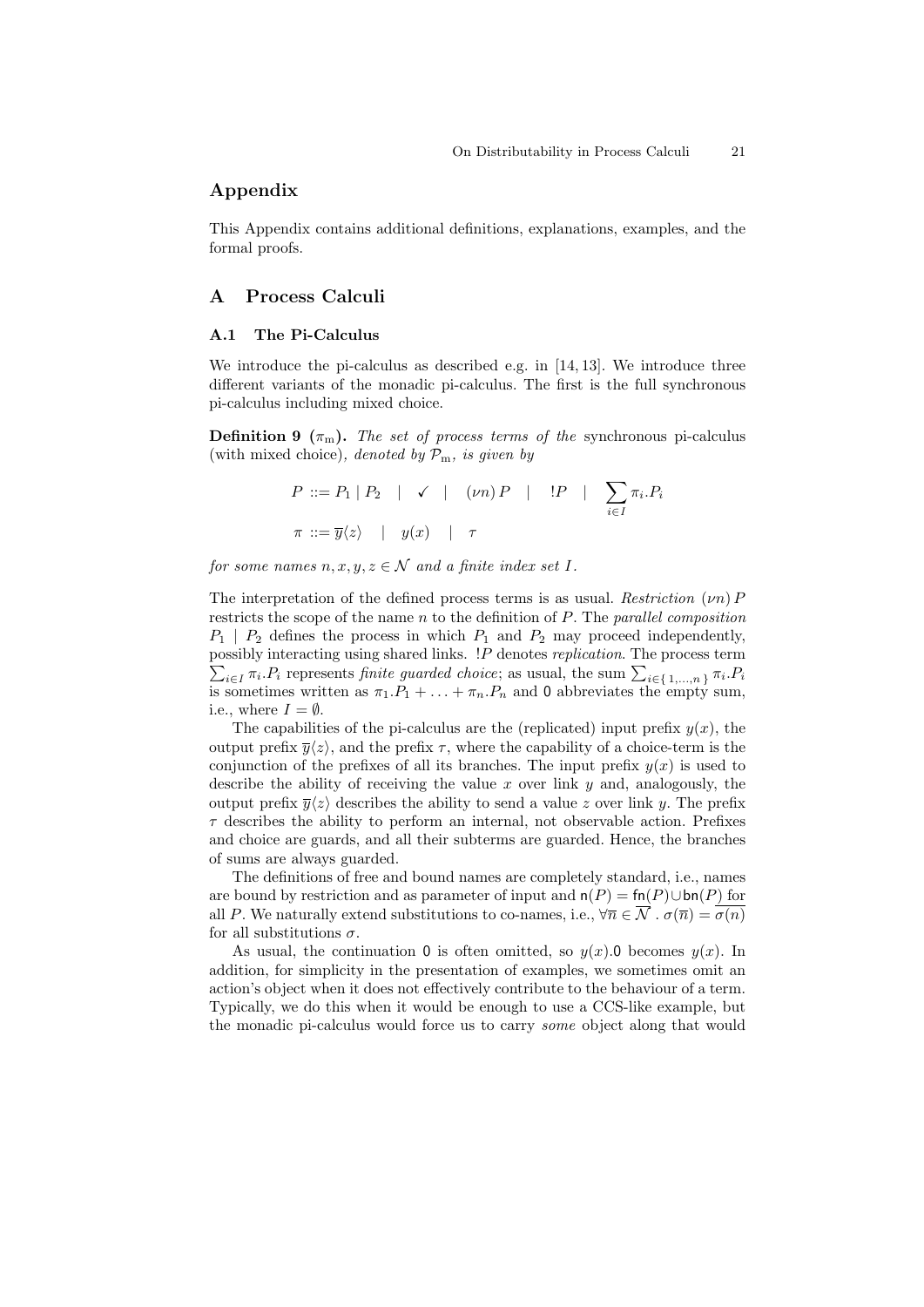#### 22 K. Peters, U. Nestmann, U. Goltz

never be used on a receiver side, e.g. as in  $y(x)$ .0, which would be written as y.0 or just y. Moreover, let  $(\nu \tilde{x}) P$  abbreviate the term  $(\nu x_1) \dots (\nu x_n) P$ .

The expressive power of  $\pi_{m}$  is compared to two of its subcalculi:  $\pi_{s}$ , the picalculus with separate choice, and  $\pi_a$ , the asynchronous pi-calculus. In  $\pi_s$ , both output and input can be used as guards, but within a single choice term either there are no input or no output guards, i.e., we have input- and output-guarded choice, but no mixed choice.

**Definition 10**  $(\pi_s)$ . The set of process terms of the pi-calculus with separate choice, denoted by  $P_s$ , is given by

$$
P ::= P_1 | P_2 | \checkmark \ (vn) P | P_1 | P_2 | \checkmark \{vn\} \cap P_3 | P_4 | \sum_{i \in I} \pi_i^O \cdot P_i | \sum_{i \in I} \pi_i^I \cdot P_i
$$
  

$$
\pi^O ::= \overline{y} \langle z \rangle | \tau \quad and \quad \pi^I ::= y(x) | \tau
$$

for some names  $n, x, y, z \in \mathcal{N}$  and a finite index set I.

As expected, the definitions of  $\pi_s$  and  $\pi_m$  differ in the definition of choice only.

Asynchronous variants of the pi-calculus were introduced independently by [10] and [3]. In asynchronous communication, a process has no chance to directly determine, i.e., without a hint by another process, whether a value sent by it was already received or not. To model that fact in  $\pi_a$ , output actions are not allowed to guard a process different from 0. Accordingly, the interpretation of output guards within a choice construct is delicate. Here, we use the standard variant of  $\pi_a$ , where choice is not allowed at all. Since  $\pi_a$  has no choice, and thus no nullary choice, we include 0 as a primitive.

**Definition 11**  $(\pi_a)$ . The set of process terms of the asynchronous pi-calculus, denoted by  $\mathcal{P}_a$ , is given by

$$
P ::= 0 \mid P_1 | P_2 \mid \checkmark \mid (\nu n) P \mid P \mid \tau.P \mid \overline{y} \langle z \rangle \mid y(x).P
$$

for some names  $n, x, y, z \in \mathcal{N}$ .

The *operational semantics* of  $\pi_m$ ,  $\pi_s$ , and  $\pi_a$  are jointly given by the transition rules in Figure 3, where the indices m, s, and a refer to rules of  $\pi_{m}$ ,  $\pi_{s}$ , and  $\pi_{a}$ , respectively. The structural congruence, denoted by  $\equiv$ , is given by the rules:

$$
P \equiv Q \text{ if } P \equiv_{\alpha} Q \qquad (\nu n) 0 \equiv 0 \qquad P \mid 0 \equiv P \qquad P \mid Q \equiv Q \mid P
$$

$$
P \mid (Q \mid R) \equiv (P \mid Q) \mid R \qquad (\nu n) (\nu m) P \equiv (\nu m) (\nu n) P
$$

$$
P \mid (\nu n) Q \equiv (\nu n) (P \mid Q) \text{ if } n \notin \text{fn}(P) \qquad !P \equiv P \mid !P
$$

## A.2 The Join-Calculus

Now, we introduce the join-calculus as described e.g. in [7] or [27].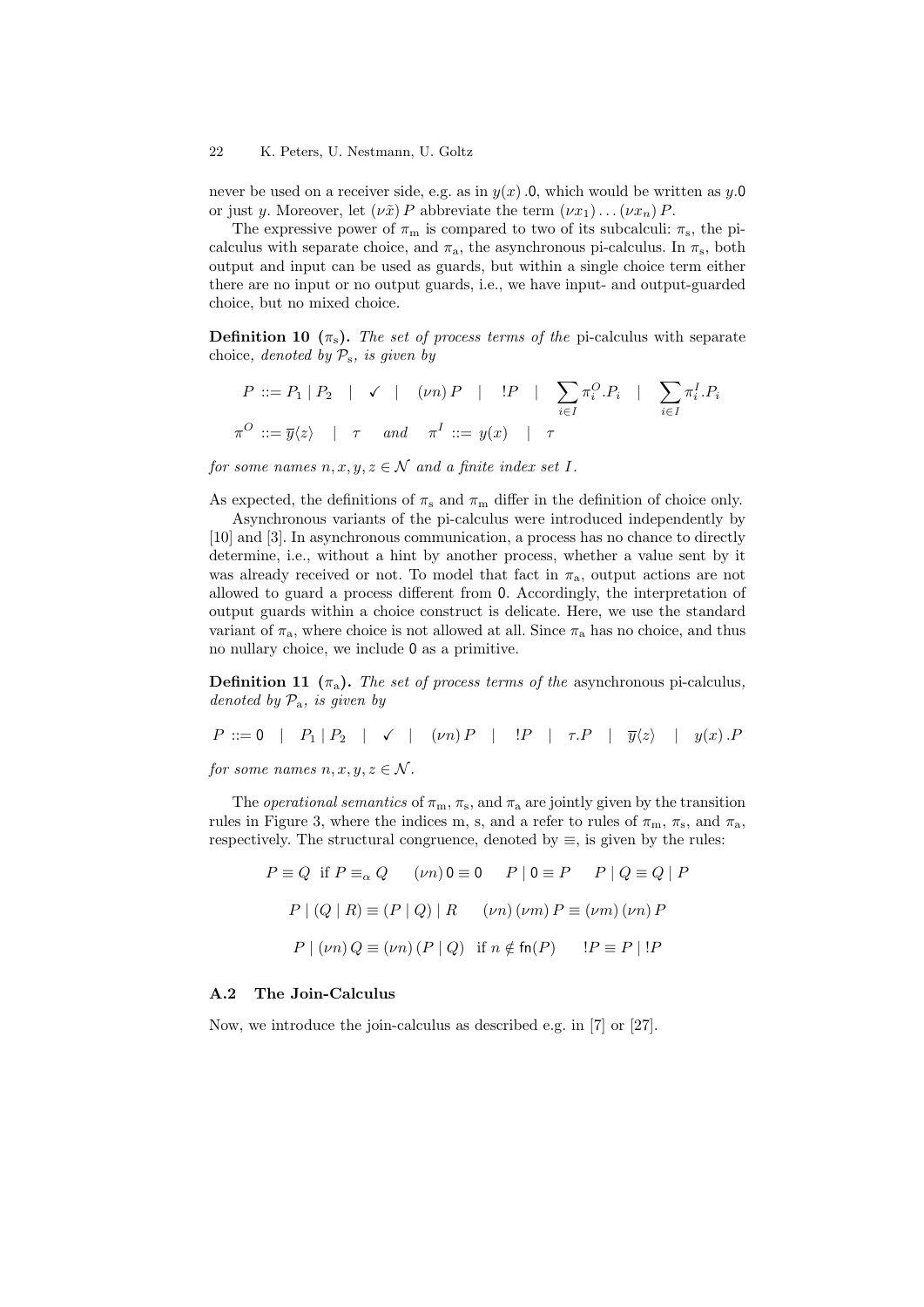On Distributability in Process Calculi 23

$$
T_{AU_{m,s}} \sum_{i \in I} \pi_i P_i \longrightarrow P_i \quad \text{if } \exists i \in I \, . \, \pi_i = \tau
$$
\n
$$
C_{OM_{m,s}} \sum_{i \in I_1} \pi_i P_i \mid \sum_{j \in I_2} \pi_j P_j \longmapsto \{z/x\} P_i \mid P_j
$$
\n
$$
\text{if } \exists i \in I_1 \, . \, \pi_i = y(x) \land \exists j \in I_2 \, . \, \pi_j = \overline{y}\langle z \rangle
$$
\n
$$
T_{AU_a} \quad \tau.P \longmapsto P \qquad \text{Com}_a \quad y(x) . P \mid \overline{y}\langle z \rangle \longmapsto \{z/x\} P
$$
\n
$$
P_{AR_{m,s,a}} \quad \frac{P \longmapsto P'}{P \mid Q \longmapsto P' \mid Q} \qquad \text{RES}_{m,s,a} \quad \frac{P \longmapsto P'}{(vn) P \longmapsto (vn) P'}
$$
\n
$$
\text{ConG}_{m,s,a} \quad \frac{P \equiv Q \quad Q \longmapsto Q' \quad Q' \equiv P'}{P \longmapsto P'}
$$

Fig. 3. Reduction Semantics of  $\pi_{\rm m}$ ,  $\pi_{\rm s}$ , and  $\pi_{\rm a}$ .

Definition 12 (J). The set of process terms of the join-calculus, denoted by  $P<sub>I</sub>$ , is given by

$$
P ::= 0 \mid y \langle z \rangle \mid P_1 \mid P_2 \mid \text{def } D \text{ in } P \mid \checkmark
$$
  

$$
J ::= y(x) \mid J_1 \mid J_2 \text{ and } D ::= J \triangleright P \mid D_1 \land D_2
$$

for some names  $x, y, z \in \mathcal{N}$ .

The interpretation is again as usual. 0,  $y \langle z \rangle$ , and  $P_1 \mid P_2$  define the empty process, an output capability, and parallel composition similar to  $\pi_a$ . A definition  $\det D$  in P defines a new receiver on fresh names, where D consists of one or several elementary definitions  $J \triangleright P$  connected by  $\wedge$ , J potentially joins several reception patterns  $y(x)$  connected by |, and P is a process. Compared to the pi-calculus, join patterns represent (recurrent) input capabilities that are matched against outputs in order to instantiate and unguard an instance of a guarded subterm. Note that the definition construct  $\det D$  in P unifies the concepts of restriction, input capabilities, and replication of the pi-calculus. In def  $(J_1 \triangleright P_1) \wedge \ldots \wedge (J_n \triangleright P_n)$  in P the subterms  $P_1, \ldots, P_n$  are guarded while P is an unguarded subterm. Again, we omit an action's object when it does not effectively contribute to the behaviour of a term, e.g. we write def  $y(x) \triangleright 0$  in  $y \langle z \rangle$ as def  $y \triangleright 0$  in y.

The sets of *received variables*  $\mathsf{rv}(\cdot)$  and *defined variables*  $\mathsf{dv}(\cdot)$  are inductively defined as:

$$
\begin{array}{rcl}\n\mathsf{rv}(y(x)) & \triangleq & \{x\} & \mathsf{rv}(J_1 \mid J_2) & \triangleq & \mathsf{rv}(J_1) \uplus \mathsf{rv}(J_2) \\
\mathsf{dv}(y(x)) & \triangleq & \{y\} & \mathsf{dv}(J_1 \mid J_2) & \triangleq & \mathsf{dv}(J_1) \cup \mathsf{dv}(J_2) \\
\mathsf{dv}(J \triangleright P) & \triangleq & \mathsf{dv}(J) & \mathsf{dv}(D_1 \wedge D_2) & \triangleq & \mathsf{dv}(D_1) \cup \mathsf{dv}(D_2)\n\end{array}
$$

By convention, the received variables of composed join patterns have to be pairwise distinct. The bound names  $bn(P)$  of P are the union of the received and defined variables in  $P$ . The free names of  $P$  are defined by its set of *free variables*,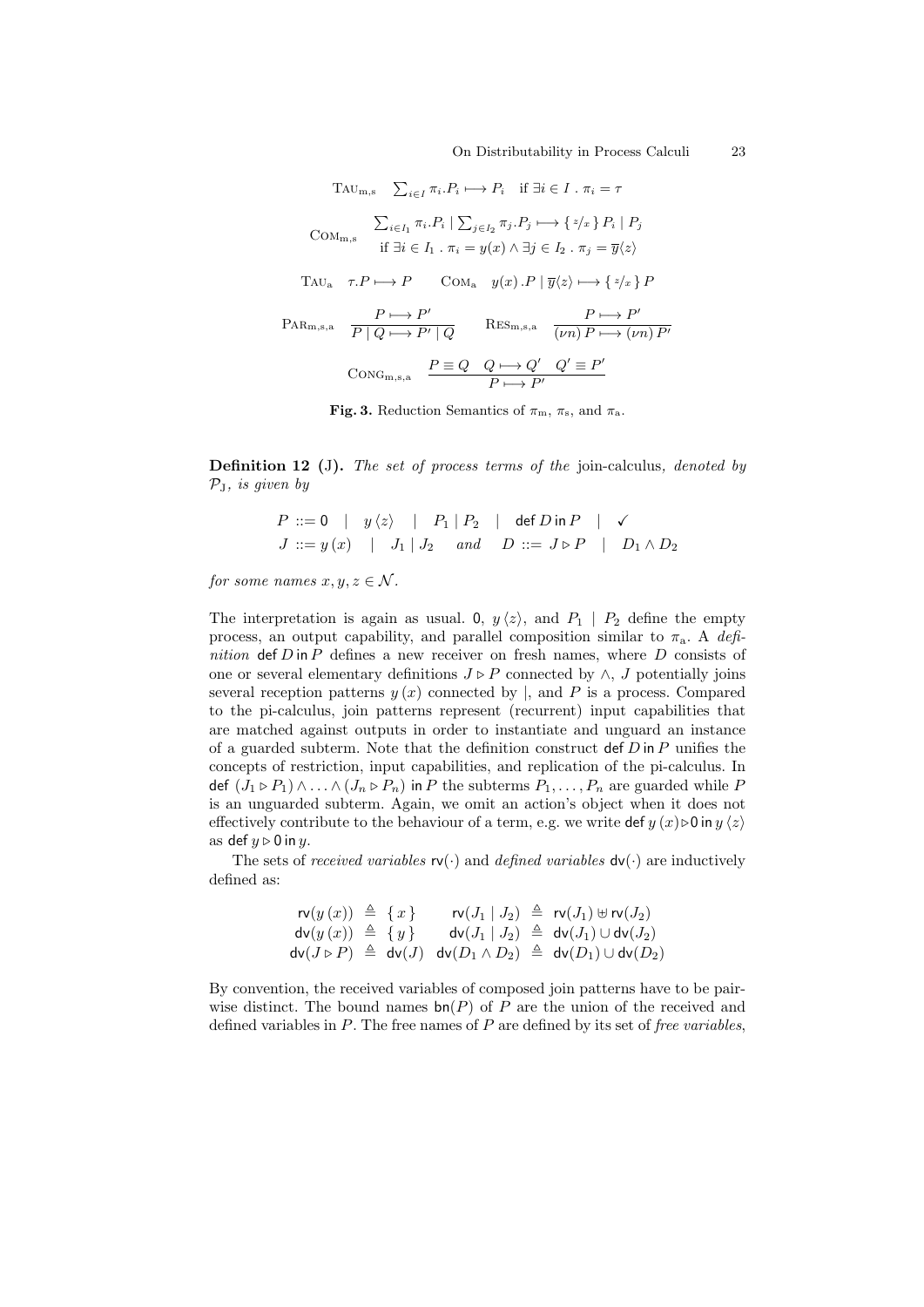24 K. Peters, U. Nestmann, U. Goltz

where  $fv(\cdot)$ :

$$
\mathsf{fv}(J \triangleright P) \triangleq \mathsf{dv}(J) \cup (\mathsf{fv}(P) \setminus \mathsf{rv}(J))
$$
\n
$$
\mathsf{fv}(D_1 \land D_2) \triangleq \mathsf{fv}(D_1) \cup \mathsf{fv}(D_2)
$$
\n
$$
\mathsf{fv}(y \langle z \rangle) \triangleq \{y, z\}
$$
\n
$$
\mathsf{fv}(\mathsf{def}\, D \mathsf{in}\, P) \triangleq (\mathsf{fv}(P) \cup \mathsf{fv}(D)) \setminus \mathsf{dv}(D)
$$
\n
$$
\mathsf{fv}(P_1 \mid P_2) \triangleq \mathsf{fv}(P_1) \cup \mathsf{fv}(P_2)
$$

Moreover, [7] define the *core join-calculus* cJ as a subcalculus of J that restricts definitions to the form  $\det y_1(x_1) | y_2(x_2) \triangleright P_1$  in  $P_2$ , i.e., in the core join-calculus definitions consist of a single elementary definition of exactly two reception patterns.

The operational semantics of the join-calculus is given by an extension of the chemical approach in [1]. The rules operate on so-called solutions  $\mathcal{R} \vdash \mathcal{M}$ , where  $R$  and  $M$  are multisets. As done in [7], we only mention the elements of the multisets that participate in the rule, separated by commas. The semantics is given by the so-called heating and cooling rules

\n
$$
\text{JONJ} \quad\n \begin{array}{ccc}\n & \vdash P \mid Q & \implies & \vdash P, Q \\
 \text{ANDJ} \quad D \land E \mid & \implies & D, E \mid \\
 \text{DEFJ} \quad & \vdash \quad \text{def } D \text{ in } P & \implies & \sigma_{dv}(D) \mid \vdash \sigma_{dv}(P)\n \end{array}
$$
\n

and the reduction rule

 $\text{RED}_J$   $J \triangleright P \vdash \sigma_{rv}(J) \longrightarrow J \triangleright P \vdash \sigma_{rv}(P)$ 

where  $\sigma_{dv}$  instantiates the defined variables in D to distinct fresh names, and  $\sigma_{rv}$  substitutes the transmitted names for the distinct received variables. Note that the heating and cooling rules describe the underlying structural congruence on processes, i.e., if  $P \rightleftharpoons Q$ ,  $Q \longmapsto Q'$ , and  $Q' \rightleftharpoons P'$  then also  $P \longmapsto P'$ . In the following, we write  $P \equiv Q$  if P and Q differ only by applications of the heating and cooling rules.

### A.3 Communicating Sequential Processes (CSP)

The language CSP was introduced by Hoare [28, 29]. We consider two variants of CSP that (instead of arbitrary action events) use in- and output prefixes. The first variant  $CSP_{in}$  allows input guards in the choice construct.

**Definition 13** (CSP<sub>in</sub>). The set of process terms of the CSP-calculus with input guarded choice, denoted by  $\mathcal{P}_{\text{in}}$ , is given by

$$
P ::= 0 \mid P \setminus n \mid P_1 \parallel P_2 \mid \checkmark \mid y!z \to P \mid [C] \mid \star [C]
$$
  

$$
C ::= G \mid G \square C \text{ and } G ::= y?(x) \to P \mid \tau \to P
$$

for some names  $n, x, y, z \in \mathcal{N}$ .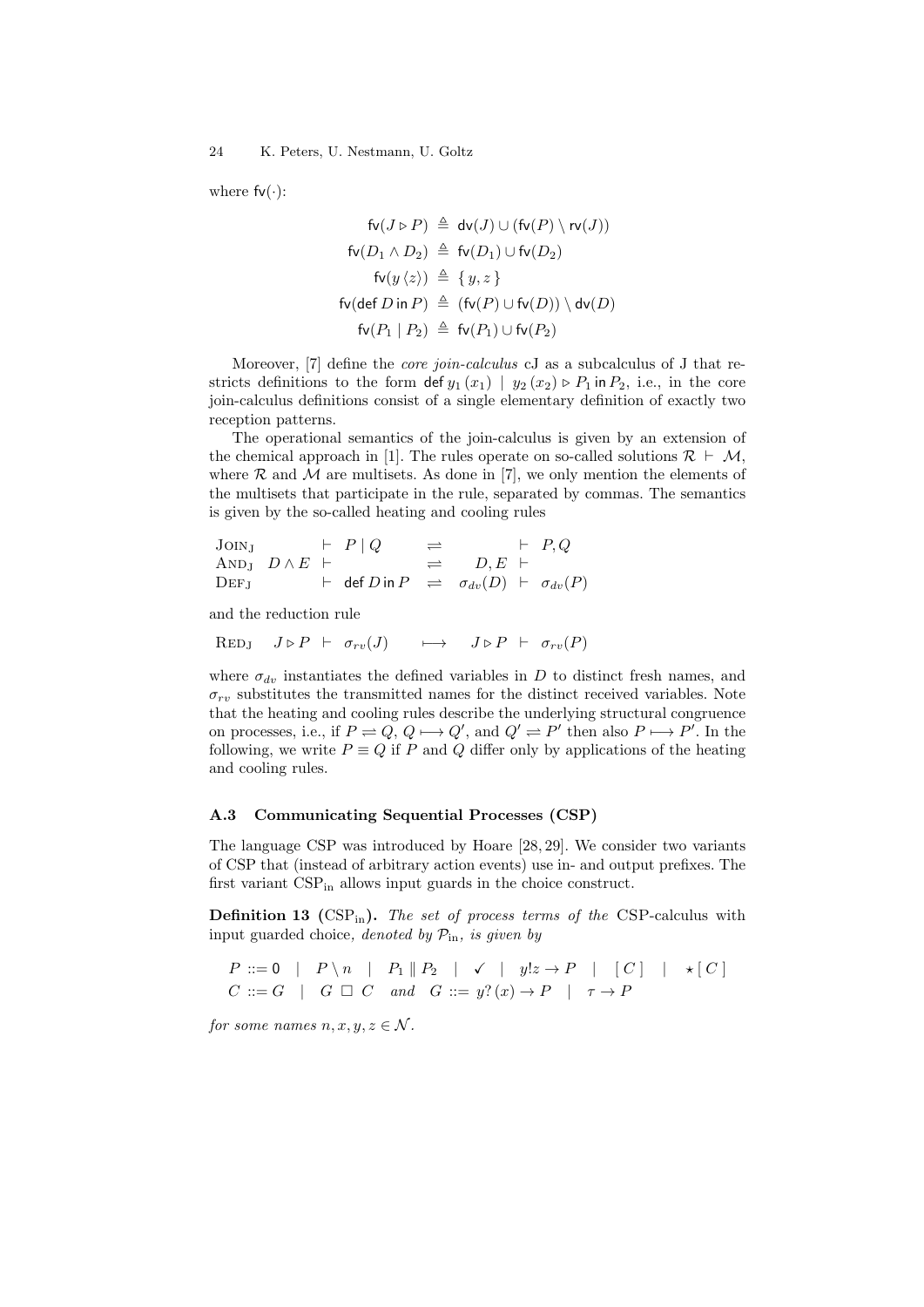$P \setminus n$  restricts the name n to P.  $P_1 \parallel P_2$  places its subterms in parallel. The process  $y!z \to P$  first sends a value z over y and then behaves as P. By convention, the prefix operator  $\rightarrow$  is right associative. [C ] describes a choice whose branches are separated by  $\Box$ . In CSP<sub>in</sub> all branches of a choice are either guarded by an input prefix  $y$ ? (x) or the internal action  $\tau$ . Similar to [26], we define replication as non-deterministic repetition  $\star$  [guard<sub>1</sub>  $\to$   $P_1 \square$  ...  $\square$  guard<sub>n</sub>  $\to$   $P_n$ ].

The capabilities and guards are similar to the pi-calculus. Also the definitions of free and bound names are standard and similar to the pi-calculus. Again, we sometimes omit an action's object when it does not effectively contribute to the behaviour of a term, e.g. as in  $y$ ?  $(x) \rightarrow 0$ , which would be written as  $y$ ?  $\rightarrow 0$ .

The second variant of CSP that we consider is a subcalculus of  $CSP_{in}$  that allows only for internal choice.

**Definition 14** (CSP<sub>no</sub>). The set of process terms of the CSP-calculus with only internal choice, denoted by  $\mathcal{P}_{no}$ , is given by

$$
P ::= 0 \mid P \setminus n \mid P_1 \parallel P_2 \mid \checkmark \mid y!z \to P \mid y?(x) \to P
$$
  
|\n
$$
[C] \mid \star [C]
$$
  

$$
C ::= G \mid G \square C \quad and \quad G ::= \tau \to P
$$

for some names  $n, x, y, z \in \mathcal{N}$ 

Note that we define the variants  $CSP_{in}$  and  $CSP_{no}$  of the  $CSP$ -calculus such that they are comparable to the variants  $CSP_{in}$  and  $CSP_{no}$  used in [26], because we use these variants to restate the separation result of [26] between  $CSP_{in}$  and  $CSP_{no}.$ 

The operational semantics and structural congruence of  $CSP_{in}$  and  $CSP_{no}$ can be derived from [29]. In contrast to communications in the pi-calculus, where communication is always between exactly one input and one output guarded process, communication steps in CSP reduce a single output guarded process and arbitrarily many input guarded terms. Moreover, to perform a communication step, all toplevel parallel components have to participate in this communication. Interestingly, this communication mechanism in CSP leads to a separation result in Section D.2, while [16] presents a good and distributability-preserving encoding between the respective counterparts  $\pi_s$  without output guarded sums and  $\pi_a$  in the pi-calculus.

#### A.4 Labelled Processes

We assume for each process calculus a so-called *labelling* on the capabilities of processes. The labelling has to ensure that (1) each capability has a label (2) no label occurs more than once in a labelled term, (3) a label disappears only when the corresponding capability is reduced in a reduction step, and (4), once it has disappeared, it will not appear in the execution any more. [4] defines a labelling method to establish such a labelling for processes of the pi-calculus. They derive the labels from the syntax tree of processes. More precisely, they define the labels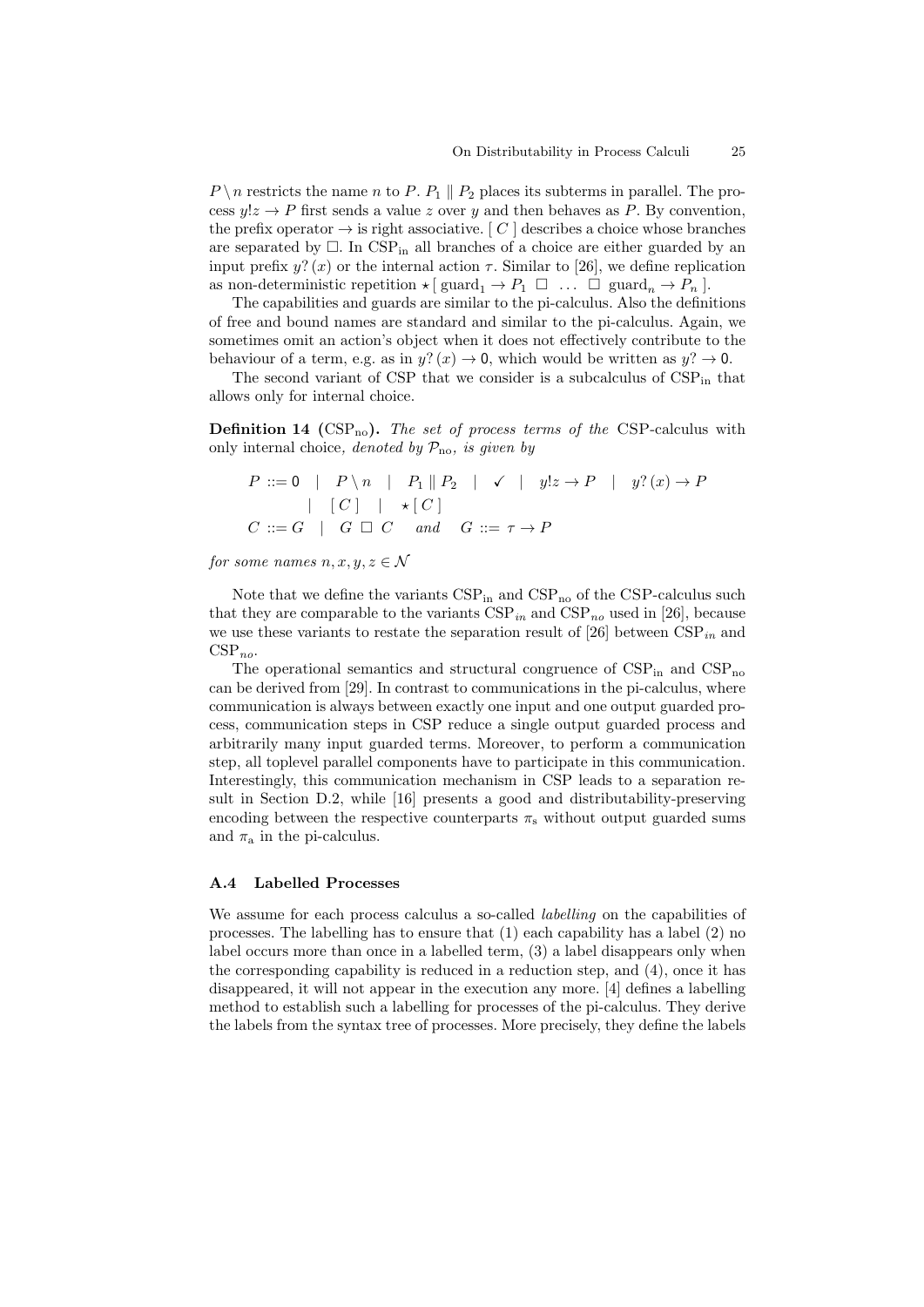

Fig. 4. Tree-representation of a labelled term.

as tupels  $\langle s, n \rangle$ , where s is a string over  $\{0, 1\}$  representing the position of the capability within the parallel structure of the term and  $n$  is a natural number that represents the number of guards under which the capability is captured in the term. Labels are assigned to a term P by the function  $L_{(0,0)}(P)$ , where

$$
L_{\langle s,n \rangle}(0) = 0 \nL_{\langle s,n \rangle}(\pi.P) = \pi_{\langle s,n \rangle}.L_{\langle s,n+1 \rangle}(P) \nL_{\langle s,n \rangle}(P_1 | P_2) = L_{\langle s0,n \rangle}(P_1) | L_{\langle s1,n \rangle}(P_2) \nL_{\langle s,n \rangle}((\nu x) P) = (\nu x) L_{\langle s,n \rangle}(P) \nL_{\langle s,n \rangle}(P) = !_{\langle s,n \rangle}P
$$

As example consider the labelled version

$$
x(y)_{\langle 0,0\rangle}\,.\,\Big((\nu z)\,\Big(z(k)_{\langle 00,1\rangle}\mid \overline{z}\langle h\rangle_{\langle 01,1\rangle}\Big)\Big)\mid a(u)_{\langle 1,0\rangle}
$$

of the term  $x(y)$ .  $((\nu z) (z(k) | \overline{z} \langle h \rangle)) | a(u)$  as visualised in Figure 4.

[4] do not consider choice in the considered variant of the pi-calculus. To capture that operator, we have replace  $L_{\langle s,n \rangle} (\pi.P) = \pi_{\langle s,n \rangle}.L_{\langle s,n+1 \rangle} (P)$  by

$$
L_{\langle s,n\rangle}\left(\sum_{i\in I}\pi_i.P_i\right)=\left(\sum_{i\in I}\pi_i.L_{\langle s,n+1\rangle}\left(P_i\right)\right)_{\langle s,n\rangle}
$$

Note that there is only a single label for each sum, because we consider a sum as a single capability here. Moreover, [4] do not consider structural congruence and define a labelled semantics which contains the rule

$$
\frac{P \xrightarrow{\mu} P'}{!P \xrightarrow{\mu} P' \mid !P}
$$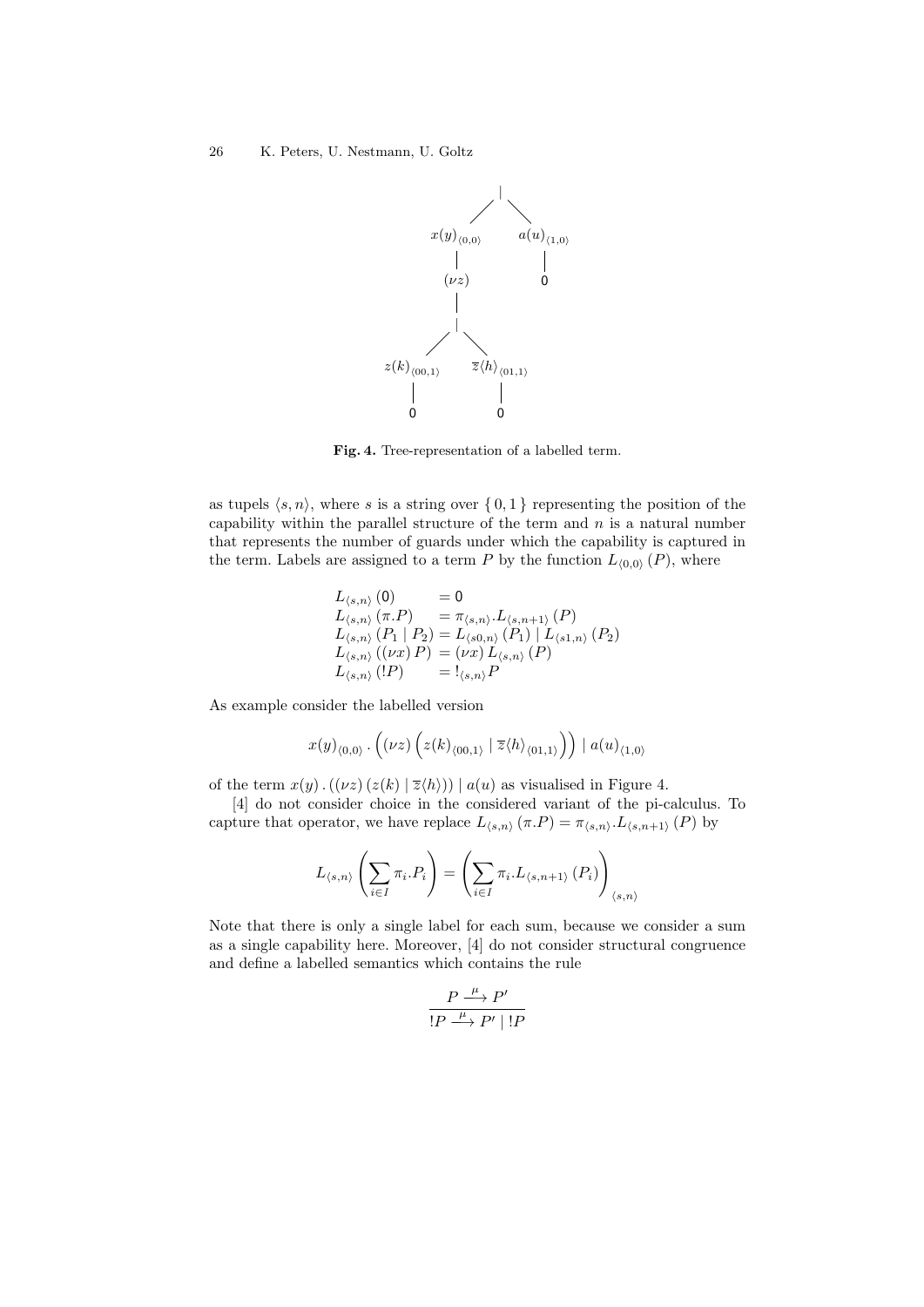To ensure the above properties on the labelling within sequences of labelled steps, they replace this rule by

$$
\frac{P \stackrel{\mu}{\longrightarrow} P'}{\mathop{\mathrel{!}}\nolimits_{\langle s,n\rangle} P \stackrel{\mu}{\longrightarrow} L_{\langle s0,n+1\rangle}\left(P'\right) \mid \mathrel{!}_{\langle s1,n+1\rangle} P},
$$

which ensures fresh labels for the reduced copy of P. To adapt this method to our formalism we have to replace the structural congruence rule  $\{P \equiv P \mid \}$  by

$$
\mathcal{L}_{\langle s,n\rangle}P\equiv L_{\langle s0,n+1\rangle}(P')\mid \mathcal{L}_{\langle s1,n+1\rangle}P
$$

The remaining structural congruence rules do not need special attention, they are simply changed to operate on labelled instead of unlabelled terms such that labels are preserved. Note that, because of the rules for commutativity and associativity of the parallel operator, applications of structural congruence destroy the additional information on the structure on the term that is provided by the labels. However, in contrast to [4] we make no use of these additional informations but use the labelling only to distinguish between different but syntactical equivalent capabilities.

A labelling for the introduced variants of the join-calculus or the CSPcalculus can be obtained in a similar way.

# B Encodings and Quality Criteria

As defined above an *encoding* from  $\mathcal{L}_S$  into  $\mathcal{L}_T$  is a function  $\llbracket \cdot \rrbracket : \mathcal{P}_S \to \mathcal{P}_T$ . We often use  $S, S', S_1, \ldots$  to range over  $\mathcal{P}_S$  and  $T, T', T_1, \ldots$  to range over  $\mathcal{P}_T$ . We shortly present the five quality criteria of the framework of [8] for language comparison.

The five conditions are divided into two structural and three semantic criteria. The structural criteria include (1) compositionality and (2) name invariance. The semantic criteria include  $(3)$  *operational correspondence*,  $(4)$  *divergence re*flection, and (5) success sensitiveness. It turns out that we do not need the second criterion to derive the separation results of this paper. Thus, we omit it. Note that a behavioural equivalence  $\leq$  on the target language is assumed for the definition of name invariance and operational correspondence. Its purpose is to describe the abstract behaviour of a target process, where abstract refers to the behaviour of the source term.

Intuitively, an encoding is compositional if the translation of an operator is the same for all occurrences of that operator in a term. Hence, the translation of that operator can be captured by a context that is allowed in [8] to be parametrised on the free names of the respective source term.

**Definition 15 (Criterion 1: Compositionality).** The encoding  $\lceil \cdot \rceil$  is compositional if, for every operator  $\mathbf{op}: \mathcal{N}^n \times \mathcal{P}_\mathcal{S}^m \to \mathcal{P}_\mathcal{S}$  of  $\mathcal{L}_\mathcal{S}$  and for every subset of names N, there exists a context  $\mathcal{C}^N_{\text{op}}([\cdot]_1, \ldots, [\cdot]_{n+m}) : \mathcal{N}^n \times \mathcal{P}^m_{\text{S}} \to \mathcal{P}_{\text{T}}$  such that, for all  $x_1, \ldots, x_n \in \mathcal{N}$  and all  $S_1, \ldots, S_m \in \mathcal{P}_S$  with  $\text{fn}(S_1) \cup \ldots \cup \text{fn}(S_m) = N$ , it holds that  $\llbracket \mathbf{op}(x_1,\ldots,x_n,S_1,\ldots,S_m) \rrbracket = \mathcal{C}^N_{\mathbf{op}}(x_1,\ldots,x_n,\llbracket S_1 \rrbracket,\ldots,\llbracket S_m \rrbracket).$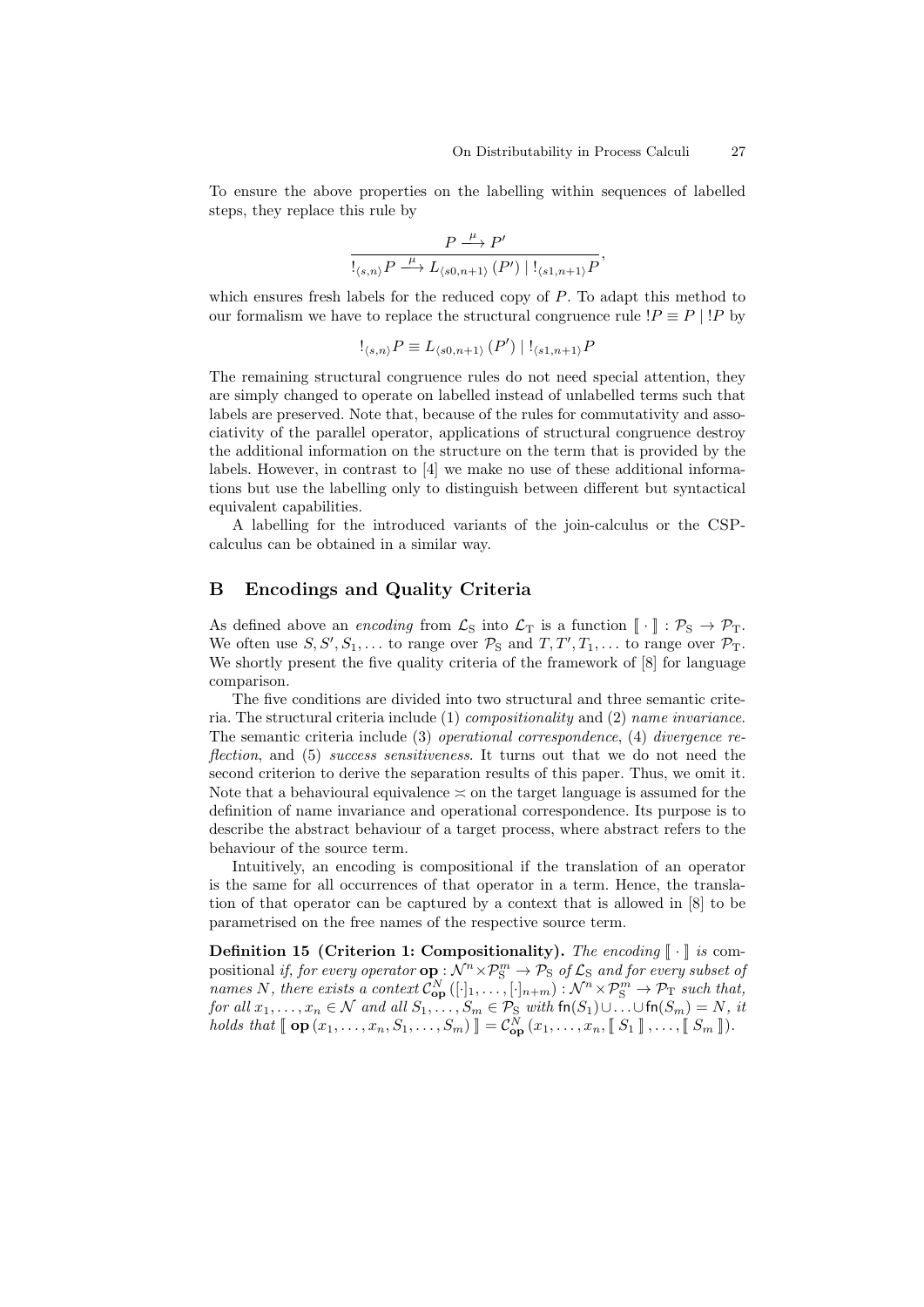#### 28 K. Peters, U. Nestmann, U. Goltz

The first semantic criterion is operational correspondence. It consists of a soundness and a completeness condition. Completeness requires that every computation of a source term can be emulated by its translation. Soundness requires that every computation of a target term corresponds to some computation of the corresponding source term.

Definition 16 (Criterion 3: Operational Correspondence). The encoding  $\llbracket \cdot \rrbracket$  satisfies operational correspondence if it satisfies:

> Completeness: For all  $S \implies S'$ , it holds  $[[S]] \implies T \asymp [[S']].$ Soundness: For all  $[S] \mapsto_T T$ , there exists an S' such that  $S \Longrightarrow_S S'$  and  $T \Longrightarrow_T \asymp \llbracket S' \rrbracket$ .

Note that the definition of operational correspondence relies on the equivalence  $\geq$  to get rid of junk possibly left over within computations of target terms. Sometimes, we refer to the completeness criterion of operational correspondence as operational completeness and, accordingly, for the soundness criterion as operational soundness. The next criterion concerns the role of infinite computations in encodings.

Definition 17 (Criterion 4: Divergence Reflection). The encoding  $\llbracket \cdot \rrbracket$ reflects divergence if, for every  $S$ ,  $\llbracket S \rrbracket \mapsto_{\mathbb{T}}^{\omega}$  implies  $S \mapsto_{\mathbb{S}}^{\omega}$ .

The last criterion links the behaviour of source terms to the behaviour of their encodings. With Gorla [8], we assume a *success* operator  $\checkmark$  as part of the syntax of both the source and the target language. Since  $\checkmark$  cannot be further reduced and  $n(\checkmark) = \text{fn}(\checkmark) = \text{bn}(\checkmark) = \emptyset$ , the semantics and structural congruence of a process calculus are not affected by this additional constant operator. The test for reachability of success is standard.

**Definition 18 (Success).** A process  $P \in \mathcal{P}$  may lead to success, denoted as  $P \Downarrow_{\checkmark}$ , if it is reducible to a process containing a top-level unguarded occurrence of √, i.e., if  $P \Longrightarrow P' \land P' \equiv P'' \mid \checkmark$  for some  $P', P''$ . Moreover, we write  $P \Downarrow \checkmark$ , if P reaches success in every finite maximal execution.

Note that we choose may-testing here. However, this choice is not crucial. An encoding preserves the abstract behaviour of the source term if it and its encoding answer the tests for success in exactly the same way.

Definition 19 (Criterion 5: Success Sensitiveness). The encoding  $\llbracket \cdot \rrbracket$  is success sensitive if, for every S,  $S \Downarrow \check{f}$  iff  $\mathbb{S} \parallel \Downarrow \check{f}$ .

This criterion only links the behaviours of source terms and their literal translations, but not of their derivatives. To do so, Gorla relates success sensitiveness and operational correspondence by requiring that the equivalence on the target language never relates two processes with different success behaviours.

**Definition 20 (Success Respecting).**  $\geq$  is success respecting if, for every P and Q with  $P \Downarrow_{\checkmark}$  and  $Q \Downarrow_{\checkmark}$ , it holds that  $P \nless Q$ .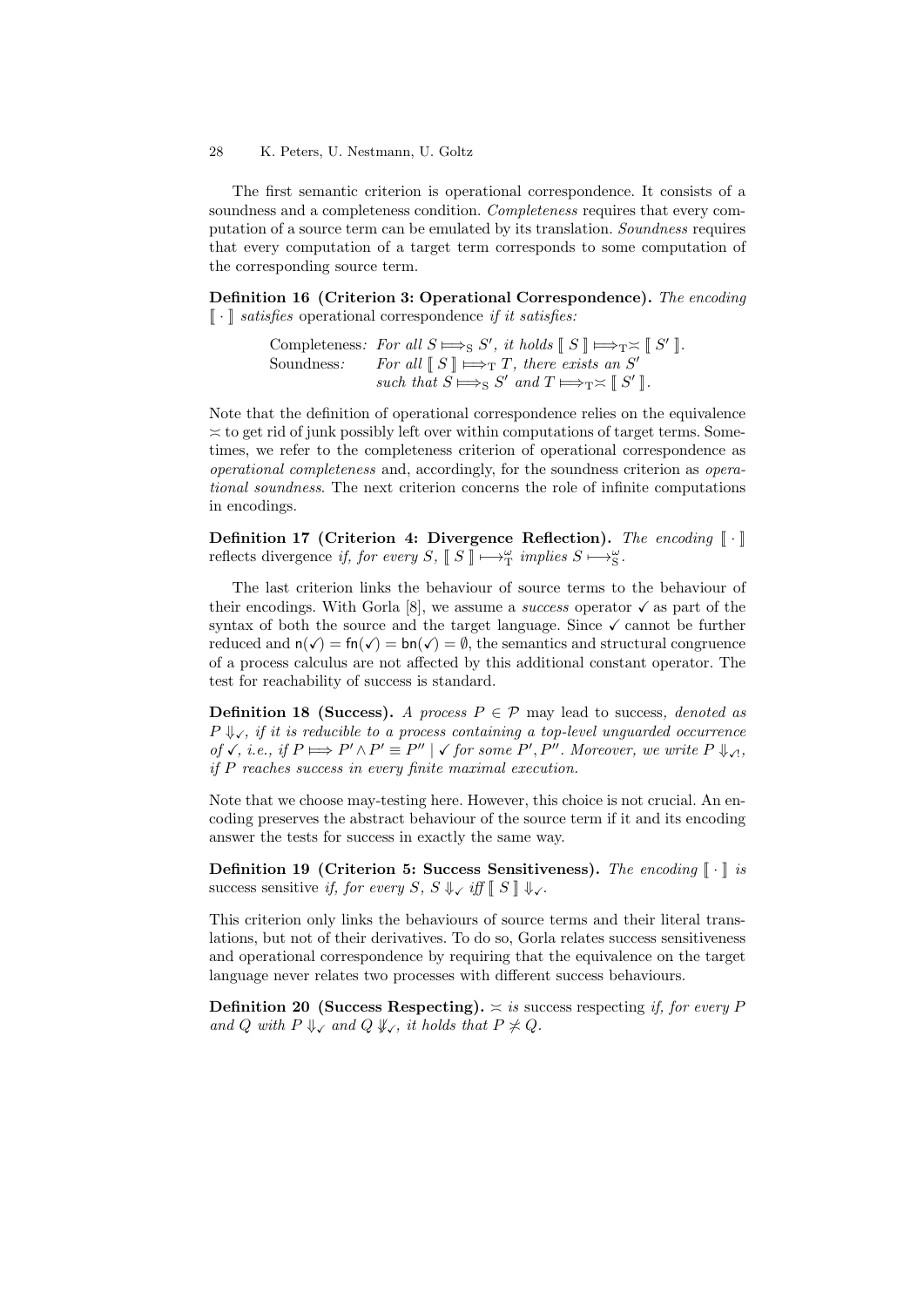By [8] a "good" equivalence  $\leq$  is often defined in the form of a barbed equivalence (as described e.g. in [15]) or can be derived directly from the reduction semantics and is often a congruence, at least with respect to parallel composition. For the separation results presented in this paper, we require only that  $\approx$  is a success respecting reduction bisimulation.

Definition 21 ((Weak) Reduction Bisimulation). The equivalence  $\approx$  is a (weak) reduction bisimulation if, for every  $T_1, T_2 \in \mathcal{P}_T$  such that  $T_1 \approx T_2$ , for all  $T_1 \mapsto_T T'_1$  there exists a  $T'_2$  such that  $T_2 \mapsto_T T'_2$  and  $T'_1 \times T'_2$ .

In this case, a good encoding respects also the ability to reach success in all finite maximal executions.

**Lemma 6.** For all success respecting reduction bisimulations  $\leq \mathcal{P}_T \times \mathcal{P}_T$  and all terms  $T_1, T_2 \in \mathcal{P}_T$  such that  $T_1 \asymp T_2$ , it holds  $T_1 \Downarrow_{\mathcal{N}}$  iff  $T_2 \Downarrow_{\mathcal{N}}$ .

Proof. Let us assume the opposite, i.e., there is some success respecting bisimulation  $\alpha \subseteq \mathcal{P}_{\mathcal{T}} \times \mathcal{P}_{\mathcal{T}}$  and two terms  $T_1, T_2 \in \mathcal{P}_{\mathcal{T}}$  such that  $T_1 \times T_2$  and  $T_1 \downarrow_{\mathcal{T}}$ but not  $T_2 \downarrow_{\mathcal{J}}$ . Then, for all  $T_1' \in \mathcal{P}_T$  with  $T_1 \mapsto_T T_1'$ , we have  $T_1' \downarrow_{\mathcal{J}}$  but there exists some  $T_2' \in \mathcal{P}_T$  such that  $T_2 \implies_T T_2'$  and  $T_2' \downarrow\downarrow$ .

Since  $\approx$  is a bisimulation (Definition 21),  $T_1 \approx T_2$  and  $T_2 \implies_T T_2'$  imply that there exists some  $T''_1 \in \mathcal{P}_T$  such that  $T_1 \Longrightarrow_T T''_1$  and  $T'_2 \approx T''_1$ . Because  $\approx$  is success respecting (Definition 20),  $T_2' \approx T_1''$  and  $T_2' \not\Downarrow_{\mathcal{N}}$  imply  $T_1'' \not\Downarrow_{\mathcal{N}}$ . This violates the requirement that  $T_1 \downarrow \downarrow \ldots$ , contradicts the assumption that for all  $T_1' \in \mathcal{P}_{\rm T}$  with  $T_1 \Longrightarrow_{\rm T} T_1'$  we have  $T_1' \Downarrow_{\checkmark}$ . We conclude that  $T_1 \Downarrow_{\checkmark}$  iff  $T_2 \Downarrow_{\checkmark}$ .  $\square$ 

Moreover, in this case success sensitiveness preserves also the ability to reach success in all finite maximal executions.

**Lemma 7.** For all operationally sound and success sensitive encodings  $\lceil \cdot \rceil$  with respect to some success respecting equivalence  $\leq \mathcal{P}_T \times \mathcal{P}_T$  and for all  $S \in \mathcal{P}_S$ , if  $S \Downarrow_{\mathcal{A}}$  then  $\llbracket S \rrbracket \Downarrow_{\mathcal{A}}$ .

Proof. Assume the opposite, i.e., there is an encoding that satisfies the criteria operational soundness and success sensitiveness,  $\approx$  is success respecting, and there is some  $S \in \mathcal{P}_S$  such that for all  $S' \in \mathcal{P}_S$  with  $S \implies S'$  we have  $S' \Downarrow_{\checkmark}$ , i.e.,  $S \Downarrow_{\mathcal{A}}$ , but there is some  $T \in \mathcal{P}_T$  such that  $\llbracket S \rrbracket \Longrightarrow_T T$  and  $T \Downarrow_{\mathcal{A}}$ .

Since  $\lceil \cdot \rceil$  is operationally sound (Definition 16),  $\lceil S \rceil \Longrightarrow_T T$  implies that there exists some  $S'' \in \mathcal{P}_S$  and some  $T' \in \mathcal{P}_T$  such that  $S \Longrightarrow_S S''$  and  $T \Longrightarrow_T$ <br> $\mathcal{F}' \longrightarrow T' \longrightarrow T''$  $T' \approx \llbracket S'' \rrbracket$ . By Definition 18, then  $T \not\Downarrow_{\checkmark}$  and  $T \Longrightarrow_T T'$  imply  $T' \not\Downarrow_{\checkmark}$ . Since  $\approx$ respects success (Definition 20),  $T' \approx \llbracket S'' \rrbracket$  and  $T' \not\Vdash_{\mathcal{S}} \text{imply} \llbracket S'' \rrbracket \not\Vdash_{\mathcal{S}} \text{Because}$  $\llbracket \cdot \rrbracket$  is success sensitive (Definition 19), then also  $S'' \nparallel_{\mathcal{S}}$ , which contradicts the assumption that  $S \downarrow_{\checkmark}$ . We conclude that if  $S \downarrow_{\checkmark}$  then  $\llbracket S \rrbracket \downarrow_{\checkmark}$ .  $\Box$ 

## C Distributability

Above we state that two executions of a term  $P$  are distributable iff  $P$  is distributable into two subterms such that each performs one of these executions. Here, we prove this relationship between Definition 3 and Definition 6.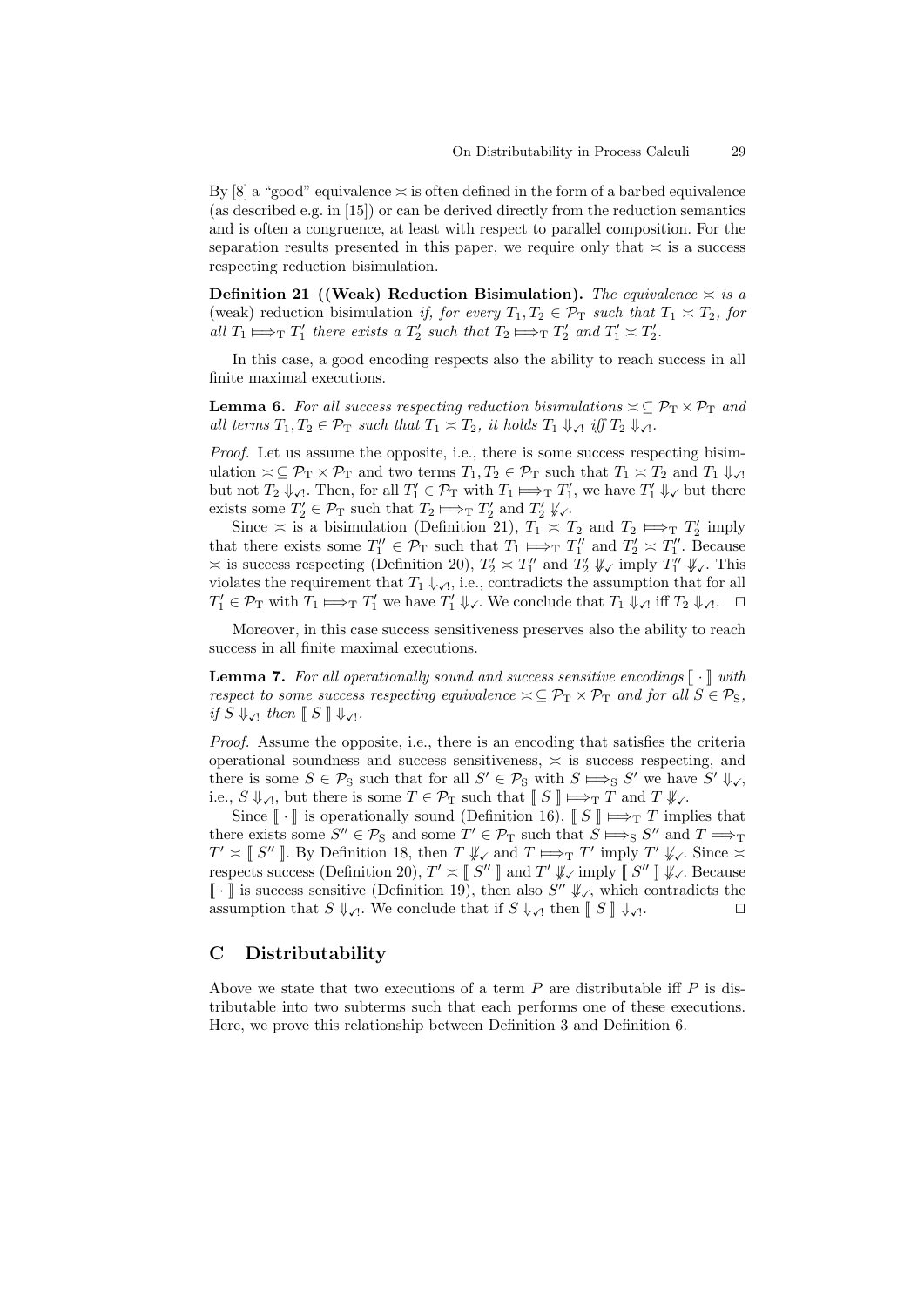**Lemma 8.** Let  $\mathcal{L} = \langle \mathcal{P}, \longmapsto \rangle$  be a process calculus,  $P \in \mathcal{P}$ , and  $A_1, \dots, A_n$ a set of executions of P. The executions  $A_1, \ldots, A_n$  are pairwise distributable within P iff P is distributable into  $P_1, \ldots, P_n \in \mathcal{P}$  such that, for all  $1 \leq i \leq n$ ,  $A_i$  is an execution of  $P_i$ , i.e., during  $A_i$  only capabilities of  $P_i$  are reduced.

*Proof.* Let  $\equiv$  be the structural congruence of  $\mathcal{L}$ .

Assume that the set of executions  $A_1, \ldots, A_n$  are pairwise distributable in P. By Definition 6 no pair of executions  $A_i$  and  $A_j$  with  $1 \leq i \leq n, 1 \leq j \leq n$ , and  $i \neq j$  reduces the same not distributable capability. Moreover, since for all  $1 \leq i \leq n$  the sequence of steps  $A_i$  is an execution of  $P$ , i.e.,  $P \mapsto P_{i,1} \mapsto$  $\ldots \mapsto P_{i,m}$  for some  $P_{i,1}, \ldots, P_{i,m} \in \mathcal{P}$ , none of these executions reduces a capability produced, i.e., unguarded, by a step in one of the other executions in the set  $\{A_1, \ldots, A_n\}$ . Thus, whenever an execution  $A_i$  reduces some capability that was guarded in  $P$ , then  $A_i$  also reduces the guarding capability. Hence, we can choose  $P_1, \ldots, P_n$  such that, for all  $1 \leq i \leq n$ ,  $P_i$  is an unguarded subterm of P' or can be separated in P' by the chemical approach with  $P' \equiv P$ and  $P_i$  contains at least all capabilities reduced in  $A_i$ . Note that to ensure that all guarded subterms and constants of  $P$  are contained in at least one of the terms  $P_1, \ldots, P_n$ , as it is required by the last condition of Definition 3, some of these terms may contain subterms that are not reduced by one of the executions  $A_1, \ldots, A_n$ . Since different executions  $A_i$  and  $A_j$  with  $1 \leq i \leq n, 1 \leq j \leq n$ , and  $i \neq j$  reduce the same capability only if it is recurrent and distributable, by Definition 3, the terms  $P_1, \ldots, P_n$  are distributable in P.

Now, assume that P is distributable into n terms  $P_1, \ldots, P_n \in \mathcal{P}$  such that, for all  $1 \leq i \leq n$ ,  $A_i$  is an execution of  $P_i$ , i.e., during  $A_i$  only capabilities of  $P_i$  are reduced. Then, by Definition 3, no capability with the same label occurs twice in  $P_1, \ldots, P_n$ . Hence, since  $A_i$  reduces only capabilities in  $P_i$ , no two executions in  $A_1, \ldots, A_n$  reduces the same capability. Thus, by Definition 6, then all executions in  $\{A_1, \ldots, A_n\}$  are pairwise distributable in P.

Moreover, we prove Lemma 1.

*Proof (Proof of Lemma 1).* Let  $\mathcal{L}_S = \langle \mathcal{P}_S, \longmapsto_S \rangle$  and let  $\mathcal{L}_T = \langle \mathcal{P}_T, \longmapsto_T \rangle$  be two process calculi.

Let us assume that the set of executions  $A_1, \ldots, A_n$  is pairwise distributable within S. Then, by Lemma 8, S is distributable into n terms  $S_1, \ldots, S_n \in \mathcal{P}$  such that, for all  $1 \leq i \leq n$ ,  $A_i$  is an execution of  $S_i$ , i.e., during  $A_i$  only capabilities of  $S_i$  are reduced. Because  $\llbracket \cdot \rrbracket$  preserves distributability, by Definition 4, there are some  $T_1, \ldots, T_n \in \mathcal{P}_{\mathcal{T}}$  that are distributable within  $\llbracket S \rrbracket$  such that  $T_i \times \llbracket S_i \rrbracket$ for all  $1 \leq i \leq n$ . Let us fix some arbitrary  $i \in \{1, \ldots, n\}$ . By operational completeness in Definition 16, all sequences of steps of  $S_i$  are emulated by its encoding, i.e.,  $S_i \Longrightarrow_S S'_i$  implies  $[[S_i] \Longrightarrow_S \asymp [[S'_i]]$ . Because  $\asymp$  is some reduction bisimulation,  $T_i \approx \llbracket S_i \rrbracket$  implies that also  $T_i$  has to emulate the executions of  $S_i$  independent of the other encoded subterms, i.e.,  $\llbracket S_i \rrbracket \Longrightarrow_{S} \asymp \llbracket S_i' \rrbracket$  implies  $T_i \mapsto_S \asymp \llbracket S'_i \rrbracket$ . We conclude that for all  $1 \leq i \leq n$  the term  $T_i$  emulates the sequence of steps  $A_i$ . Then, again by Lemma 8, all these emulations are pairwise distributable within  $\llbracket S \rrbracket$ .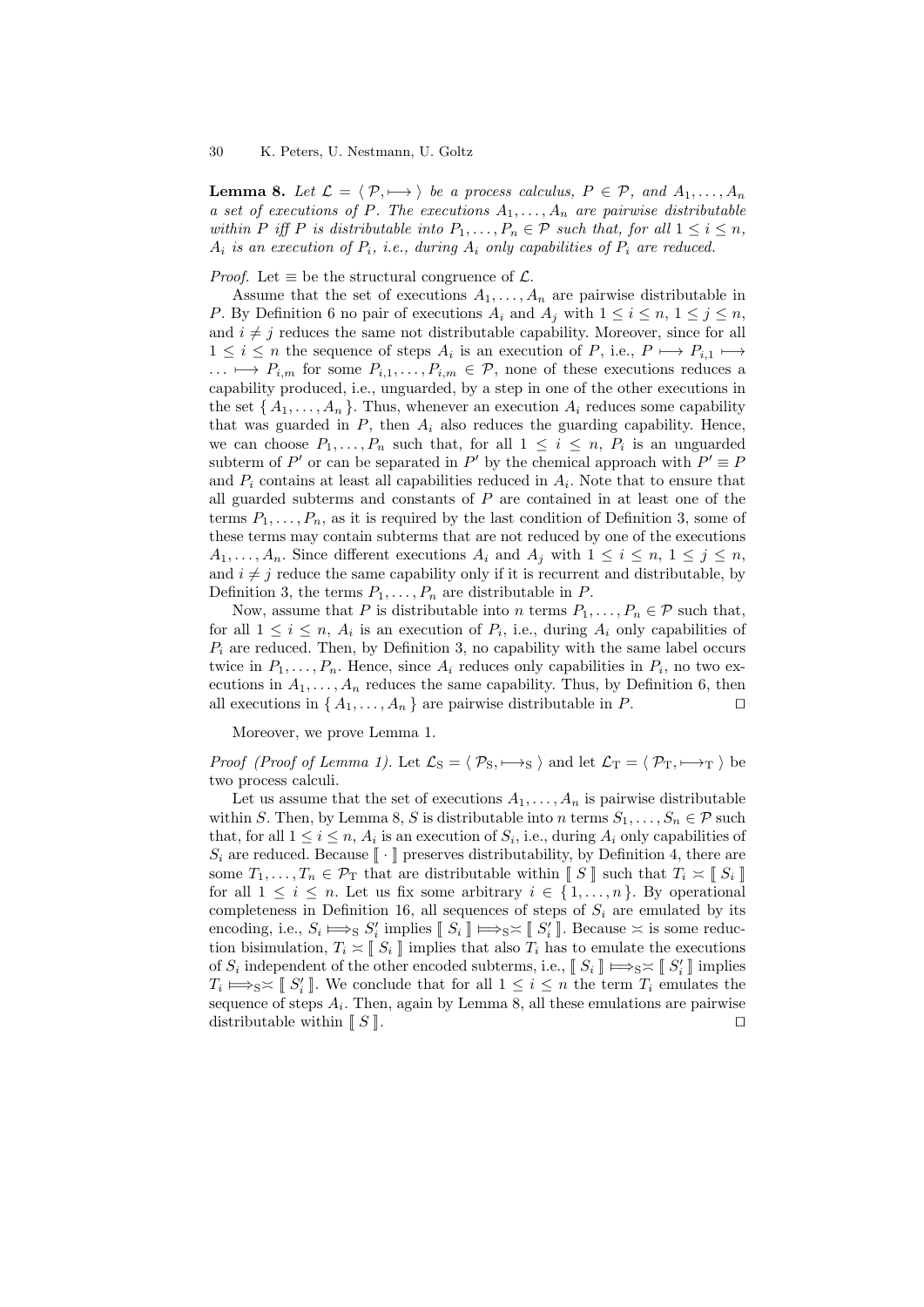

Fig. 5. Visualisation of the Synchronisation Pattern M.

## D Synchronisation Pattern

Within this section we present the proof of our main results.

## D.1 The Synchronisation Pattern M in  $\pi_a$  and J

Proof (Proof of Lemma 2). Two steps are in conflict, if performing one step disables the other step. To do so the first step has to consume something necessary to perform the other step. In the join-calculus, it is not possible to consume input capabilities, i.e., definitions. Hence, the only way for a step to disable a former alternative step is to consume one of its necessary outputs. In the join-calculus, communication is allowed only on defined variables, i.e., to consume an output message the channel of that message has to be defined in a definition. Note that defining the syntactical representation of a name twice in different definitions results in two different names. Thus, if the first step consumes an output necessary to perform the second step, then both steps share a defined name. Because of that, both steps must use the same definition, i.e., are not distributable. We conclude that for each list of alternative steps  $S = [s_1, \ldots, s_n]$ , where for all  $1 \leq i < n$  the step  $s_i$  is in conflict with the step  $s_{i+1}$ , all steps in S use exactly the same definition. Thus, all pairs of steps in the set  $S = \{s_1, \ldots, s_n\}$  are pairwise local. pairwise local.

Figure 5 visualises the synchronisation pattern  $M$  as conditions on a state  $P$ in a step transition system. Note that  $a, b$ , and  $c$  are not labels. They serve just to distinguish different steps. Moreover,  $x \parallel y$  refer to the parallel execution of x and y, given a step semantics. The following example visualises a local  $M$  in the join-calculus.

Example 2 (Local M in the join-calculus). Consider the J-term

 $P = \det x(z) | y(z') \triangleright z \langle z' \rangle \text{ in } (x \langle u \rangle | x \langle v \rangle | y \langle u \rangle | y \langle v \rangle).$ 

To show that  $P$  is an M, we can for example choose:

 $- a : P \longmapsto u \langle u \rangle \mid \det x \left( z \right) \mid y \left( z^{\prime} \right) \triangleright z \langle z^{\prime} \rangle$  in  $\left( x \langle v \rangle \mid y \langle v \rangle \right),$  $- b : P \longmapsto u \, \langle v \rangle \mid \det x \, (z) \mid y \, (z') \triangleright z \, \langle z' \rangle$  in  $(x \, \langle v \rangle \mid y \, \langle u \rangle),$  and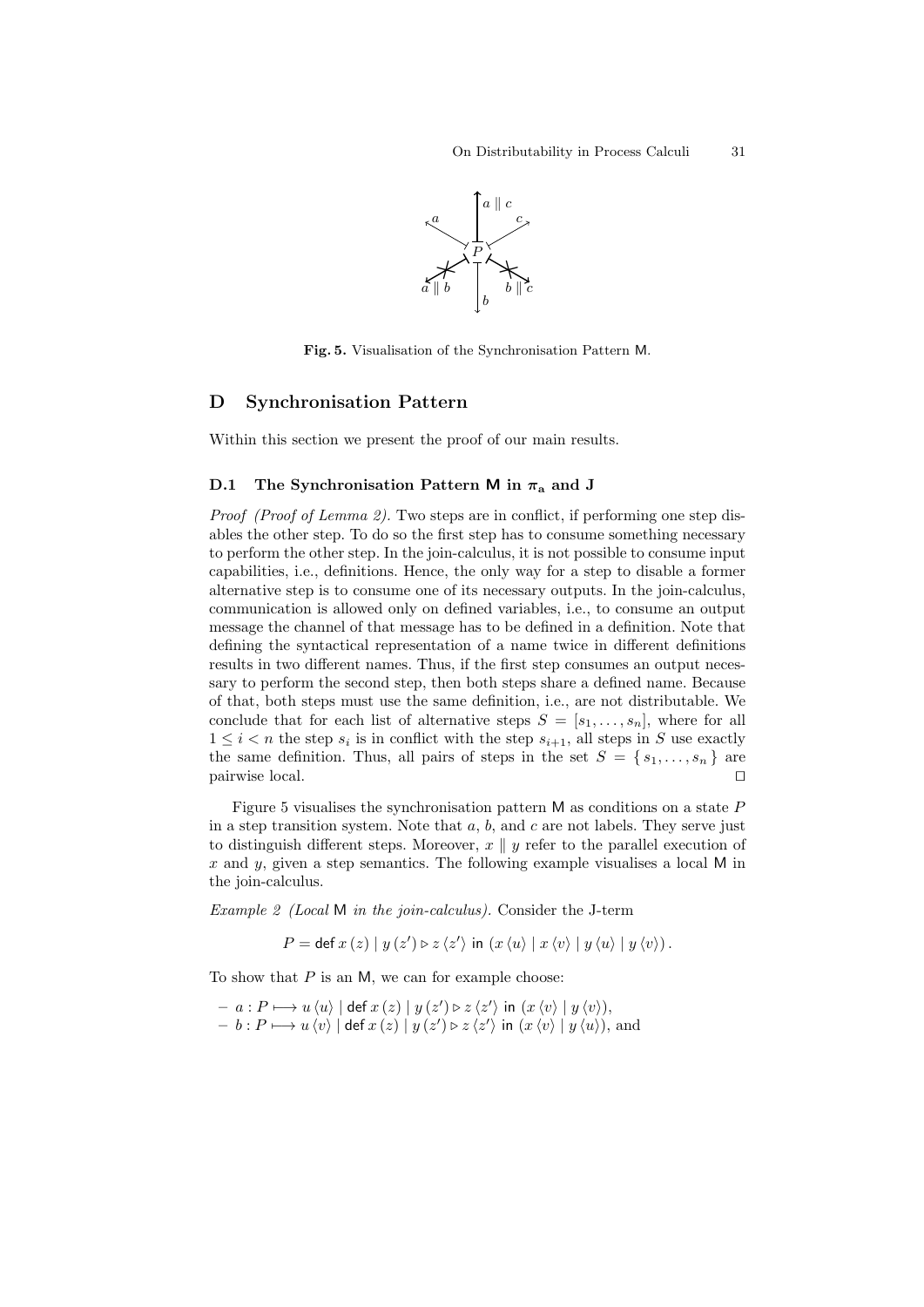$$
- c : P \longmapsto v \langle v \rangle \mid \det x (z) \mid y (z') \triangleright z \langle z' \rangle \text{ in } (x \langle u \rangle \mid y \langle u \rangle).
$$

We observe that  $u \langle u \rangle$ ,  $u \langle v \rangle$ , and  $v \langle v \rangle$  are pairwise different. Moreover, the steps  $a$  and  $c$  are parallel, but  $b$  disables  $a$  as well as  $c$ , because it consumes  $x \langle u \rangle$  necessary for a and  $y \langle v \rangle$  necessary for c. Since P does only contain a single definition, all its steps are local. Hence,  $P$  is a local  $M$  in the join-calculus. And, since  $P$  is in fact a cJ-term, it is also a local  $M$  in the core join-calculus.

We show that all M in the join-calculus are local.

Proof (Proof of Lemma 3). Assume the opposite, i.e., assume there is a nonlocal M in the join-calculus. Let us denote the corresponding J-term as  $P$ . By Definition 7,  $P$  can perform three alternative steps  $a, b$ , and  $c$  such that  $a$  and  $c$ are distributable but  $b$  is in conflict with both  $a$  and  $c$ . By Lemma 2, all conflicts in the join-calculus are local. Thus, all three steps  $a, b$ , and  $c$  are pairwise local, which contradicts the assumption that  $a$  and  $c$  are distributable.  $\Box$ 

As mentioned in Section 4.2, we use the following example as counterexample to show that no good encoding from  $\pi_a$  into J can preserve distributability.

Example 3 (Running Counterexample). The non-local M

$$
S = (\overline{y}\langle u \rangle \mid y(x) \cdot \overline{x}) \mid (\overline{y}\langle v \rangle \mid y(x) \cdot (\overline{x} \mid \overline{x}) \mid u.v.v.\checkmark)
$$
 (E1)

reaches success iff S performs both of the distributable steps  $a$  and  $c$ , where

Step  $a: S \longrightarrow S_a$  with  $S_a = \overline{u} | \overline{y} \langle v \rangle | y(x) \cdot (\overline{x} | \overline{x}) | u.v.v.$  and  $S_a \Downarrow_{\mathcal{A}}$ , Step b:  $S \longmapsto S_b$  with  $S_b = y(x) . \overline{x} | \overline{y} \langle v \rangle | \overline{u} | \overline{u} | u.v.v. \checkmark$  and  $S_b \not\downarrow \checkmark$ , and Step  $c: S \longrightarrow S_c$  with  $S_c = \overline{y}\langle u \rangle \mid y(x) . \overline{x} \mid \overline{v} \mid u.v.v.\checkmark$  and  $S_c \Downarrow \checkmark$ .

To show that no good and distributability-preserving encoding can emulate E1, we use the fact that two distributable reductions in the join-calculus cannot reduce the same defined variable.

**Lemma 9.** Let  $P \in \mathcal{P}_J$  and let A and C denote two distributable executions of P. Then the set of defined variables of all outputs reduced in A and all outputs reduced in C are disjoint.

Proof. Without loss of generality let us assume that there are no name clashes in P. Let  $D_A$  denote the set of defined variables of all outputs reduced in  $A$ , and let  $D_C$  denote the corresponding set for  $C$ . Let us assume  $A$  and  $C$  are distributable but  $D_A \cap D_C \neq \emptyset$ . Then there is some defined name y such that an output on channel y is reduced in one step  $s_a$  of A, and an output on channel y is reduced in one step  $s_c$  of C. Since for each defined name there is exactly one definition in the join-calculus, there is exactly one definition defining  $y$ . Because each step that reduces an output on channel  $y$  has in the join-calculus to use this definition, by Definition 5,  $s_a$  and  $s_c$  are not distributable. Hence, by Definition 6, A and C are not distributable, which contradicts our assumption.  $\Box$ 

Hence the encoding has to split up the conflict in the counterexample.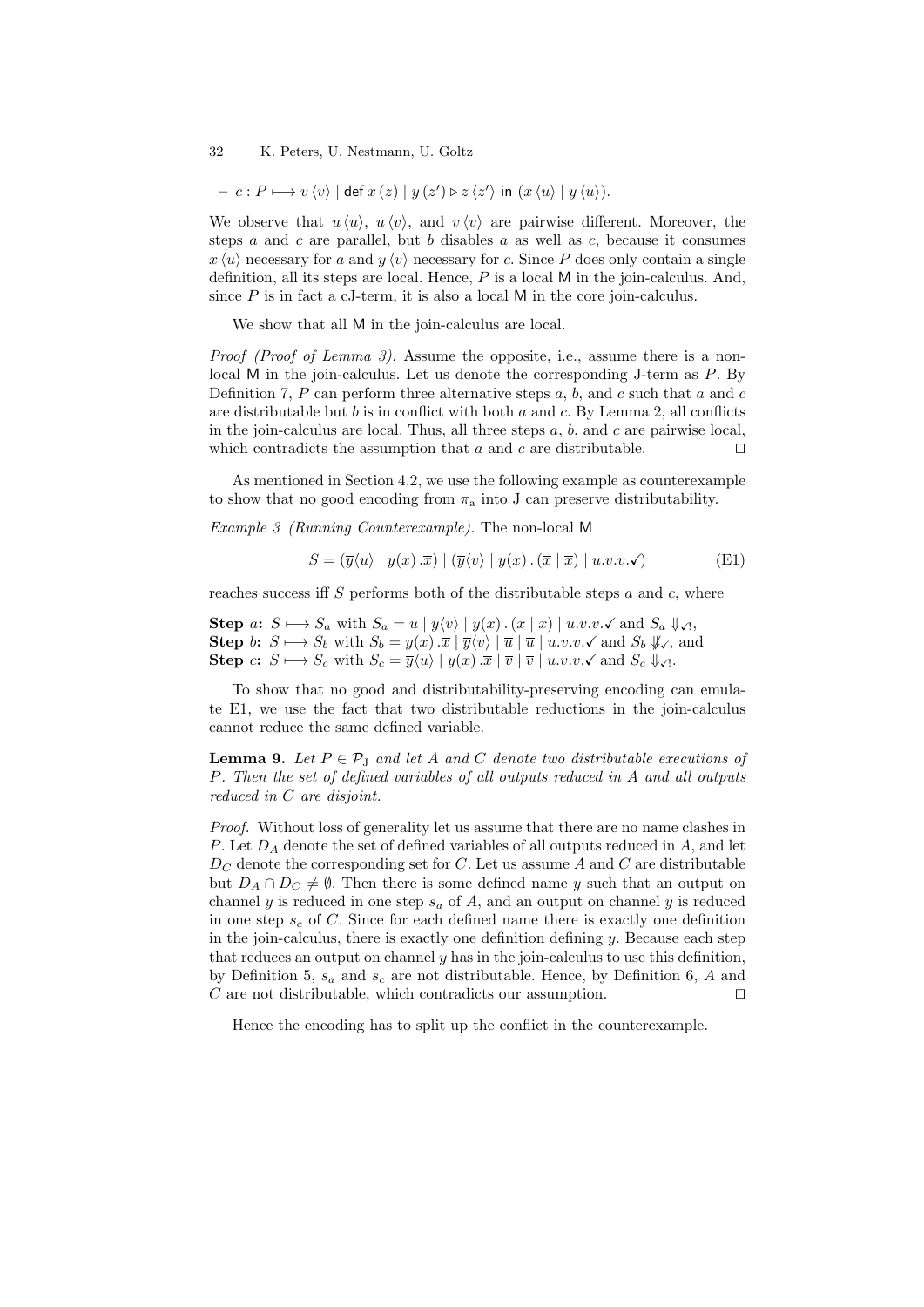*Proof (Proof of Lemma 4).* By operational completeness (Definition 16), all three steps of S have to be emulated in  $\llbracket S \rrbracket$ , i.e., there exists  $T_a, T_b, T_c \in \mathcal{P}_J$  such that  $\llbracket S \rrbracket \Longrightarrow T_a \asymp \llbracket S_a \rrbracket, \llbracket S \rrbracket \Longrightarrow T_b \asymp \llbracket S_b \rrbracket, \text{ and } \llbracket S \rrbracket \Longrightarrow T_c \asymp \llbracket S_c \rrbracket.$  Because S has no infinite execution and  $\llbracket \cdot \rrbracket$  reflects divergence (Definition 17),  $\llbracket S \rrbracket$ has no infinite execution. By success sensitiveness (Definition 19), Lemma 6 and 7, and because  $\asymp$  is success respecting (Definition 20), we have  $T_a \Downarrow_{\mathcal{A}}$ ,  $T_b \Downarrow_{\mathcal{S}}$ ,  $T_c \Downarrow_{\mathcal{A}}$ , and  $T_a \not\asymp T_b \not\asymp T_c$ . We conclude that, for all  $T_a, T_b, T_c \in \mathcal{P}_J$  such that  $T_a \times \llbracket S_a \rrbracket$ ,  $T_b \times \llbracket S_b \rrbracket$ , and  $T_c \times \llbracket S_c \rrbracket$  and for all sequences  $A : \llbracket S \rrbracket \Longrightarrow T_a$ ,  $B: \llbracket S \rrbracket \Longleftrightarrow T_b$ , and  $C: \llbracket S \rrbracket \Longleftrightarrow T_c$ , there is a conflict between a step of A and a step of  $B$ , and there is a conflict between a step of  $B$  and a step of  $C$ . Note, that since  $T_b \nparallel_{\mathcal{N}}$  but  $T_a \nparallel_{\mathcal{N}}$  and  $T_c \nparallel_{\mathcal{N}}$ , the conflict between a and b (or b and c) has to be translated into a conflict of A and B (or B and C). It is not possible, that the emulation of b disables all ways to reach success after  $T_a$  or  $T_c$ is reached.

Because  $\llbracket \cdot \rrbracket$  preserves distributability (Definition 4) and because of Lemma 1, the distributable steps a and c of  $S$  have to be translated into distributable executions, i.e., there is at least one  $A$  and one  $C$  such that these two executions are distributable. By Lemma 8, this implies that  $\llbracket S \rrbracket$  is distributable into  $T_1, T_2 \in \mathcal{P}_J$  such that A is an execution of  $T_1$  and C is an execution of  $T_2$ . By Lemma 2, the conflicts between  $A, B$ , and  $C$  are such that  $B$  and  $A$  as well as  $B$  and  $C$  compete for some output but, by Lemma 9,  $A$  and  $C$  do not reduce the same outputs. Hence, the two conflicts cannot be ruled out in a single step. Moreover, the reduction steps of A that lead to the conflicting step with  $B$  and the reduction steps of  $C$  that lead to the conflicting step with  $B$  are distributable, because  $A$  and  $C$  are distributable. We conclude, that there is at least one emulation of b, i.e., one execution  $B: \llbracket S \rrbracket \Longrightarrow T_b \asymp \llbracket S_b \rrbracket$ , starting with two distributable executions such that one is (in its last step) in conflict with the emulation of a in  $A: \llbracket S \rrbracket \Longrightarrow T_a \asymp \llbracket S_a \rrbracket$  and the other one is in conflict with the emulation of c in  $\tilde{C} : \llbracket S \rrbracket \Longrightarrow T_c \asymp \llbracket S_c \rrbracket$ . In particular this means that also the two steps of  $B$  that are in conflict with a step in  $A$  and a step in C are distributable.

Hence, there is no possibility to ensure that these two conflicts are decided consistently, i.e., there is a maximal execution of  $\llbracket S \rrbracket$  that emulates A but not C as well as a maximal execution of  $\llbracket S \rrbracket$  that emulates C but not A.  $C$  as well as a maximal execution of  $\mathbb{I} S \mathbb{I}$  that emulates  $C$  but not  $A$ .

Finally, we show that there cannot exist a good and distributability-preserving encoding.

Proof (Proof of Theorem 1). Assume the opposite. Then there is a good and distributability-preserving encoding of the  $S$  given by E1. By the proof of Lemma 4, there is a maximal execution of  $\llbracket S \rrbracket$  in that a but not c is emulated and success is reached, i.e., there is an execution such that the emulation of  $a$  leads to success without the emulation of c.

For encodings as described above, there exists a context  $C : \mathcal{P}_{J}^{2} \to \mathcal{P}_{J}$ —the combination of the surrounding context and the context introduced by compositionality (Definition 15)—such that  $\llbracket S \rrbracket = C (\llbracket S_1 \rrbracket, \llbracket S_2 \rrbracket)$ , where  $S_1 = \overline{y} \langle u \rangle \mid$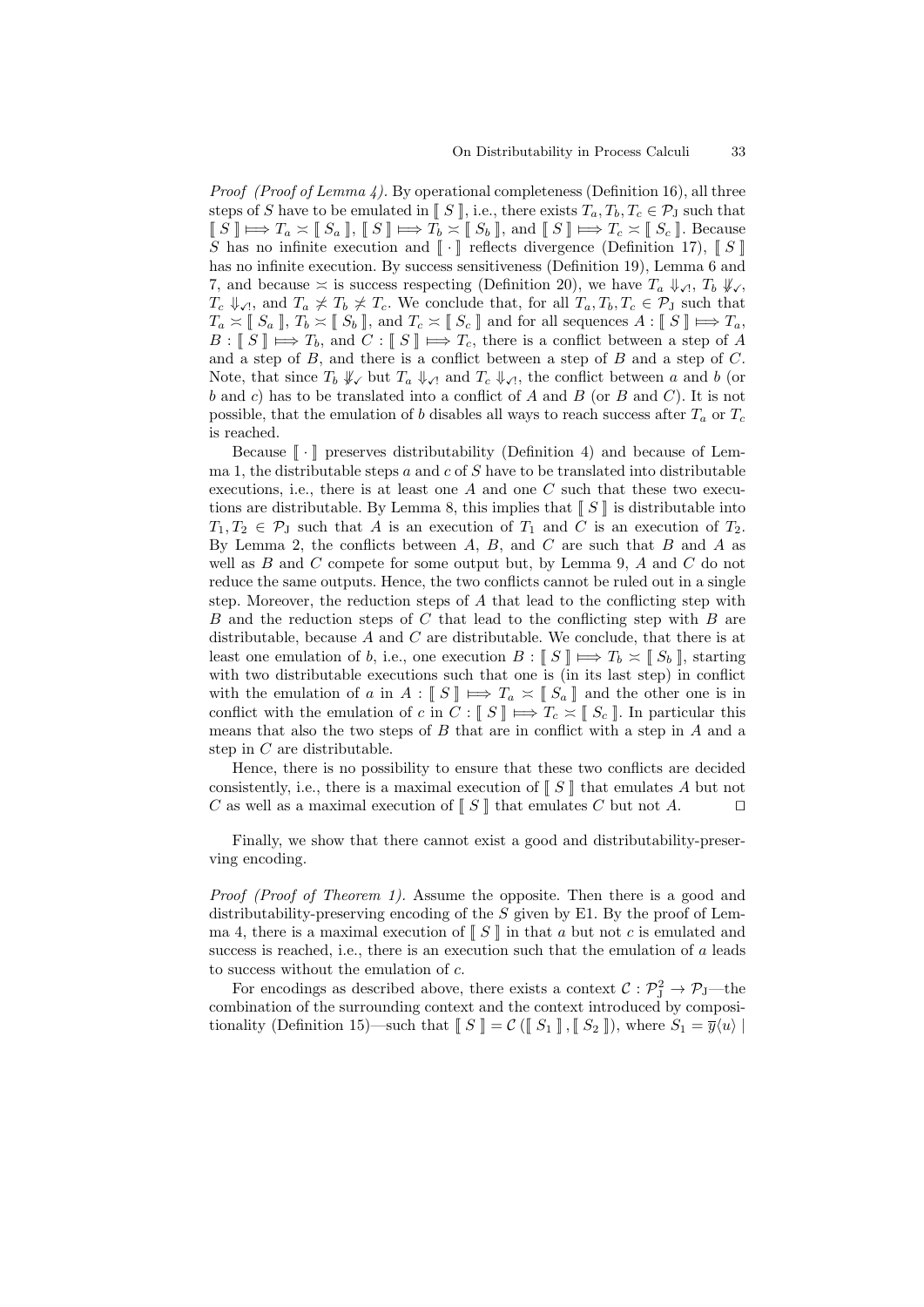$y(x)$   $\overline{x}$  and  $S_2 = \overline{y}\langle v \rangle \mid y(x)$   $(\overline{x} \mid \overline{x}) \mid u.v.v.\checkmark$ . Let  $S_2' = y(x)$   $(\overline{x} \mid \overline{x}) \mid u.v.v.\checkmark$ . Since  $\text{fn}(S_2) = \text{fn}(S_2'),$  also  $S_1 \mid S_2'$  has to be translated by the same context, i.e.,  $\llbracket S_1 \rrbracket S_2' \rrbracket = \mathcal{C}(\llbracket S_1 \rrbracket, \llbracket S_2' \rrbracket)$ . Note that S and  $S_1 \rrbracket S_2'$  differ only by a capability necessary for step  $c$ , but step  $a$  and  $b$  are still possible. We conclude, that if  $C([S_1], [S_2])$  reaches some  $T_a \Downarrow_{\mathcal{N}}$  without the emulation of c, then  $\mathcal{C}(\llbracket S_1 \rrbracket, \llbracket S_2' \rrbracket)$  reaches at least some state  $T_a'$  such that  $T_a' \Downarrow_{\mathcal{S}}$ . Hence,  $\llbracket S_1 | S_2' \rrbracket \Downarrow_{\checkmark}$  but  $(S_1 | S_2') \Downarrow_{\checkmark}$  which contradicts success sensitiveness.

## D.2 Distributability of CSP

In the following, we show how the proof method behind the above separation result can be transferred to other process calculi. Accordingly, we consider two variants of CSP introduced in Section A.3. First we replace the source language  $\pi_a$  by CSP<sub>in</sub>—a variant of CSP with input and output guards and input guarded choice. Afterwards we replace the target language J by  $CSP_{no}$ —a subcalculus of  $CSP_{in}$ , where choice is only internally branching. Note that these two languages were already compared in [26]. Here, we use them rather to explain how the separation result above is transferred than to prove new results. For simplicity, we consider only compositional encodings in the following, but the results hold as well for combinations of an inner compositional encoding surrounded by a fixed context parametrised on the free names of the source terms as considered by Theorem 1.

Changing the source language is often the easier task, because it usually suffices to show that the new source language is expressive enough to provide the counterexample with the properties required by the absolute result. In the present case, we have to show that  $CSP_{in}$  contains an M similar to E1 and to recycle the argumentation in the proof of Theorem 1, thereby adapting it to the new source language. We gain the absolute result and Lemma 4 for free, because its proofs do not use any information about the source language except that it provides E1.

Example 4 (Non-Local M in  $CSP_{in}$ ). Consider

$$
S = S_1 \parallel (S_2 \parallel S_3) \tag{E2}
$$

with  $S, S_1, S_2, S_3 \in \mathcal{P}_{\text{in}}$ , where  $S_1 = \left[ (\tau \to 0) \square (b^2 \to 0) \right], S_2 = b! \to 0$ , and  $S_3 = (b^2 \rightarrow 0) \square (\tau \rightarrow \sqrt{S})$ . S can perform three different alternative steps modulo structural congruence:

Step a:  $S \longrightarrow S_a$  with  $S_a = 0 \parallel (S_2 \parallel S_3)$ Step b:  $S \longmapsto S_b$  with  $S_b = 0 \parallel (0 \parallel 0)$ Step c:  $S \longmapsto S_c$  with  $S_c = S_1 || (S_2 || \checkmark)$ 

If the first step is either  $a$  or  $c$  then  $S$  can perform the respective other step as second step. Moreover, the steps  $a$  and  $c$  are parallel and distributable but  $b$  is in conflict with  $a$  and  $c$ . In case  $b$  is not performed, any maximal execution of  $S$ has two steps and leads to success. Hence,  $S_a \Downarrow \downarrow \ldots S_b \Downarrow \downarrow \ldots$  and  $S_c \Downarrow \downarrow \ldots$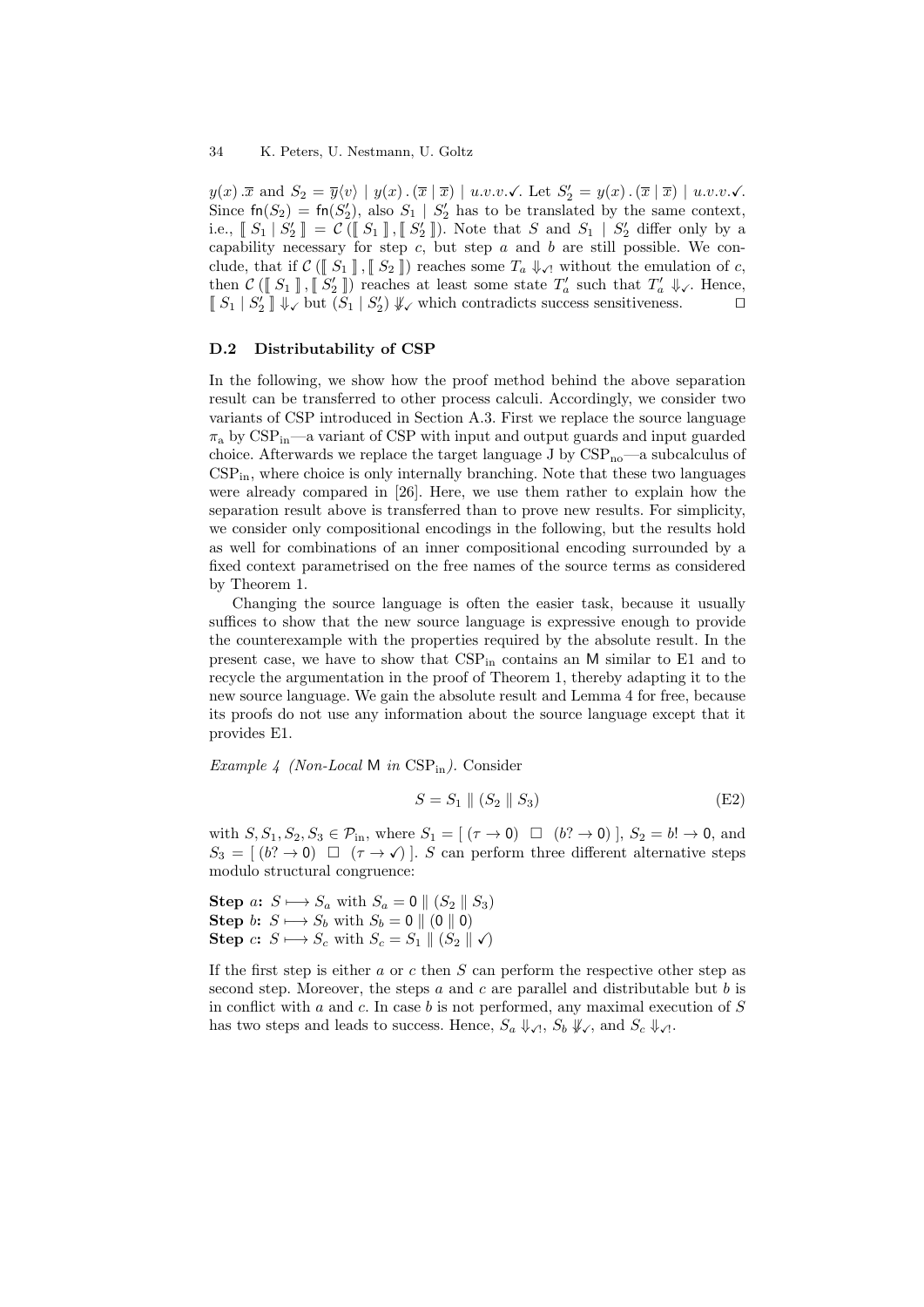Since E2 and E1 have the same properties, we can show a separation result between CSP and J similar to Theorem 1.

# Theorem 3. There exists no good and distributability-preserving encoding from  $CSP_{in}$  into J.

*Proof.* Assume the opposite. Because S of Example 4 and E1 have the same properties, Lemma 4 holds also for S. Thus, there is a good and distributabilitypreserving encoding of S and there is a maximal execution of  $\llbracket S \rrbracket$  in that a but not  $c$  is emulated and success is reached, i.e., there is an execution such that the emulation of a leads to success without the emulation of c.

Let  $S'_3 = [(b? \rightarrow 0) \square (\tau \rightarrow 0)]$ . Because of compositionality (cf. Definition 15) and since  $\text{fn}(S_3) = \text{fn}(S'_3)$ , the terms  $\llbracket S \rrbracket$  and  $\llbracket S_1 \rrbracket (S_2 \rrbracket S'_3) \rrbracket$  different substitution of  $S$ . Note that  $S \parallel \text{ord}(S \parallel (S \perp \parallel S'))$   $\parallel$ only by the encoding of  $S_3$ . Note that  $S \Downarrow \checkmark$  and  $(S_1 \parallel (S_2 \parallel S_3')) \Downarrow \checkmark$ , but the possibilities to perform the steps  $a, b$ , and  $c$  remain unchanged. We conclude, that if  $\llbracket S \rrbracket$  reaches some  $T_a \Downarrow_{\mathcal{A}}$  without the emulation of c, then  $\llbracket S_1 \rrbracket$   $(S_2 \parallel S'_3) \rrbracket$ reaches as least some state  $T_a'$  such that  $T_a' \Downarrow \downarrow$ . Hence,  $\llbracket S_1 \rrbracket (S_2 \parallel S_3') \rrbracket \Downarrow \downarrow$  but  $(S_1 \parallel (S_2 \parallel S'_3)) \Downarrow_{\checkmark}$  which contradicts success sensitiveness.

In case of the target language, we have to adapt the proof of Lemma 4. Therefore, we have first to revise the absolute result. To do so, we show that, because of the restrictive communication mechanism, without guards in choices all conflicts in  $CSP_{no}$  are between  $\tau$ -steps of a single choice only. Since choice is not distributable, all conflicts are local.

### **Lemma 10.** All conflicts in  $CSP_{no}$  are between  $\tau$ -steps and are local.

Proof. Two steps are in conflict, if performing one step disables the other step by the consumption of a capability necessary to perform the other step. In  $CSP_{no}$  a reduction step is either a  $\tau$ -step or it reduces all unguarded capabilities of some subject. The later case is possible only if all parallel processes have an unguarded prefix with that subject and if there are no two unguarded output prefixes on this subject. Since all unguarded capabilities of some subject are reduced, an alternative step is either again a  $\tau$ -step or a step on another subject. Without guards in choice it is not possible to remove an output or input prefix of subject y in a step on subject x. Thus, the only chance for conflicts is between  $\tau$ -steps. The only way a  $\tau$ -step may consume something necessary for an alternative step is within a choice. Since in  $CSP_{no}$  only internal choice is allowed, i.e., all branches of a choice are guarded by  $\tau$ , all conflicts in  $CSP_{no}$  are between two  $\tau$ -steps reducing the same internal choice. Since choice is not distributable, such steps are always local.  $\Box$ 

As a consequence, all  $M$  in  $CSP_{no}$  are also local, because of the conflict between b and a or c. Following the line of argumentation in Section 4.2, we show next that each good encoding of an M has to split up the conflicts of  $b$  with the steps  $a$  and  $c$ . It turns out that to adapt the proof of Lemma 4 it suffices to replace the argument on the absolute result in Lemma 2 by our new absolute result above.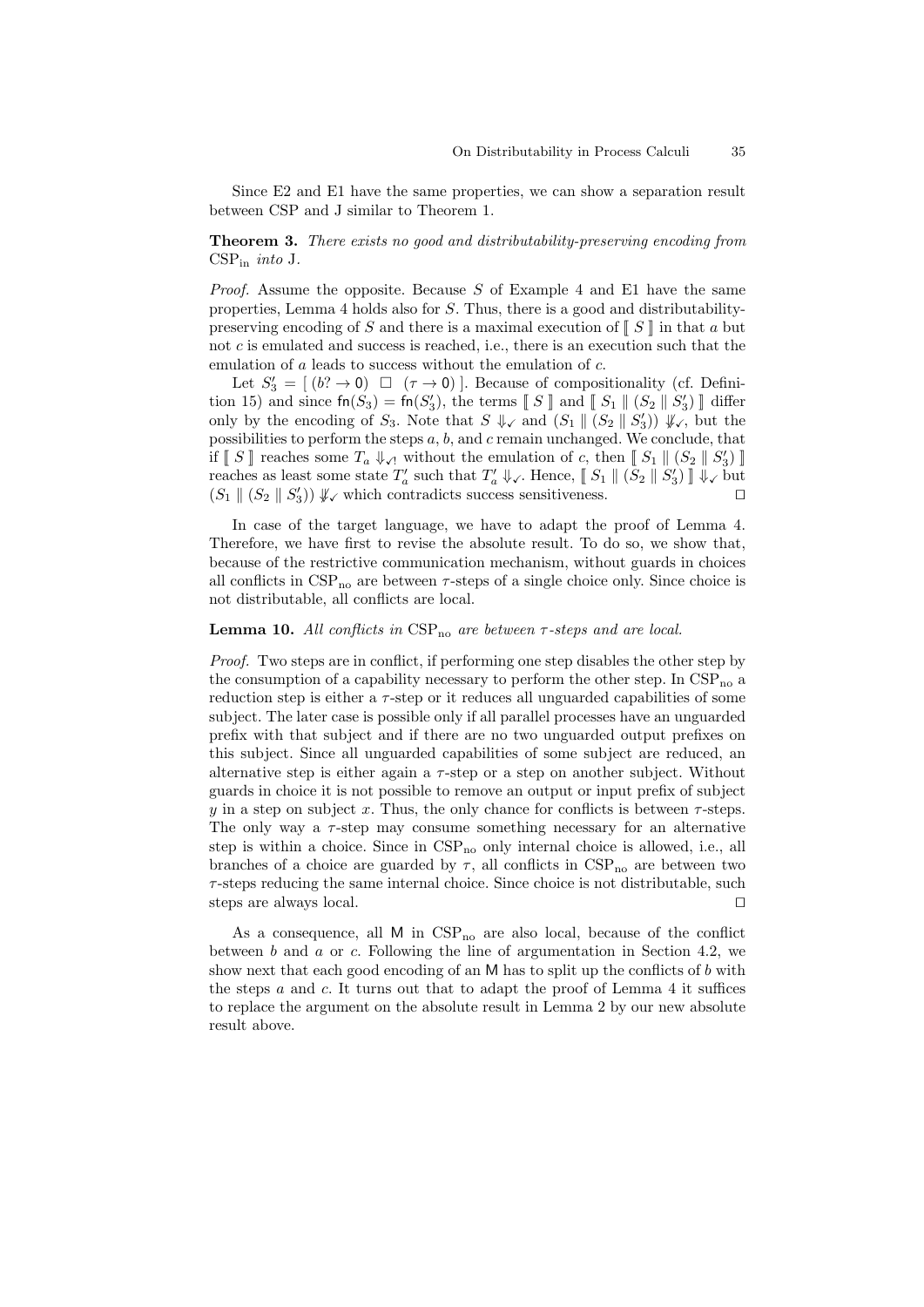36 K. Peters, U. Nestmann, U. Goltz

**Lemma 11.** Any good and distributability-preserving encoding from  $\pi_a$  (or from  $CSP_{\text{in}}$ ) into  $CSP_{\text{no}}$  has to split up the conflicts in S given by E1 (or by E2) of b with a and c such that there exists a maximal execution in  $\parallel S \parallel$  in which a is emulated but not c, and vice versa.

Proof. The proof of Lemma 11 is similar to the proof of Lemma 4 above. It suffice to replace the sentences

By Lemma 2, the conflicts between  $A, B$ , and  $C$  are such that  $B$  and A as well as B and C compete for some output but, by Lemma 9, A and  $C$  do not reduce the same outputs. Hence, the two conflicts cannot be ruled out in a single step.

by

By Lemma 10, the conflicts between  $A, B$ , and  $C$  are such that  $B$ and A as well as B and C compete for some  $\tau$ -capabilities within the same choice. Because the choice operator is not distributable but A and  $C$  are, the two conflicts cannot be ruled out in a single step.

Moreover, in case of E2, replace  $T_a, T_b, T_c \in \mathcal{P}_J$  by  $T_a, T_b, T_c \in \mathcal{P}_{in}$ .

In this case we gain the argumentation in the proof of Theorem 1 and Theorem 3 for free.

Theorem 4. There exists no good and distributability-preserving encoding from  $\pi_{\rm a}$  (or CSP<sub>in</sub>) into CSP<sub>no</sub>.

*Proof.* In case of  $\pi_a$ , the proof of Theorem 4 is similar to the proof of Theorem 1. It suffice to replace Lemma 4 by Lemma 11.

Else if the source language is  $CSP_{in}$ , the proof is similar to the proof of Theorem 3. Again it suffice to replace Lemma 4 by Lemma 11.  $\Box$ 

#### D.3 The Synchronisation Pattern  $\star$

Above we stated that in  $\pi_s$  each step between two distributable subprocesses reduces only outputs in one subprocess and only inputs in the other. We now prove this statement.

**Lemma 12.** For all  $P \in \mathcal{P}_s$  and for all  $P_1, P_2 \in \mathcal{P}_s$  that are distributable within P, a reduction step between  $P_1$  and  $P_2$  either reduces only output guards in  $P_1$ and only input guards in  $P_2$ , or vice versa.

*Proof.* By the reduction semantics of  $\pi_s$  in Figure 3, the derivation of each reduction step results from exactly one axiom, i.e., there are no branches in derivation trees of reduction steps in  $\pi_s$ . Moreover, a step between two distributable processes, i.e., a step that uses capabilities of two parallel composed processes, cannot result from TAU<sub>m,s</sub>. By the Axiom  $COM_{m,s}$  an output guard within a sum and an input guard of another sum are reduced, but no other output or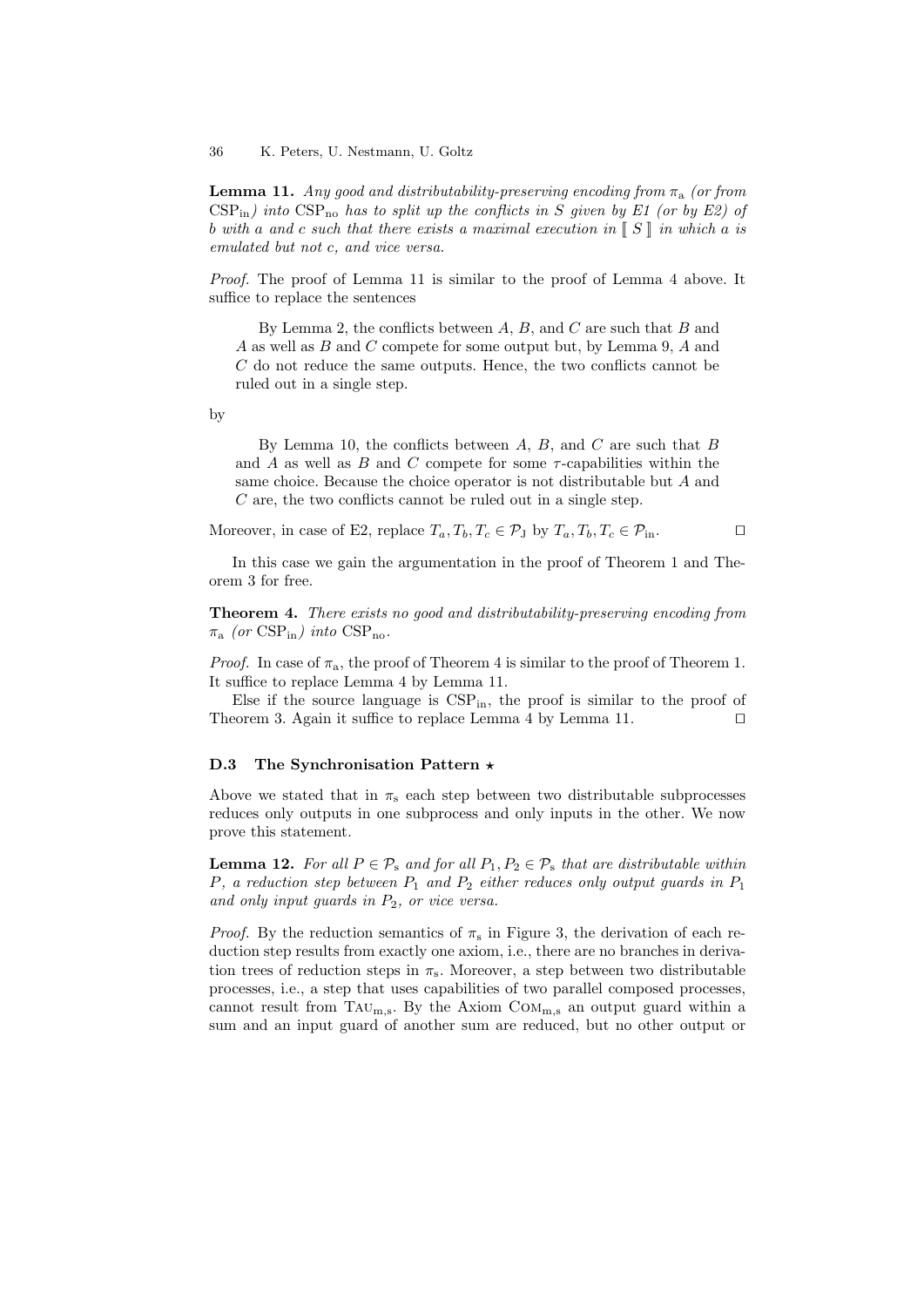input guards are reduced outside the mentioned two sums. Remember that in  $\pi_s$ it is not allowed to place input and output guards within the same sum. Hence, if the step reduces an output guard in  $P_1$  it has to reduce input guards in  $P_2$  but can neither reduce also input guards in  $P_1$  nor output guards in  $P_2$ . The same holds if we swap the roles of  $P_1$  and  $P_2$ .

Because of that there is no  $\star$  in  $\pi_s$ .

Proof (Proof of Lemma 5). Assume the opposite, i.e., assume there is some  $P \in \mathcal{P}_s$  such that  $a : P \longmapsto P_a$ ,  $b : P \longmapsto P_b$ ,  $c : P \longmapsto P_c$ ,  $d : P \longmapsto P_d$ , and  $e: P \longmapsto P_e$  for some  $P_a, P_b, P_c, P_d, P_e \in \mathcal{P}_s$  that are pairwise different such that  $a$  is in conflict with  $b, b$  is in conflict with  $c, c$  is in conflict with  $d, d$  is in conflict with e, e is in conflict with a, and all pairs of steps in  $\{a, b, c, d, e\}$  that are not in conflict are parallel in P. Note that a communication step in  $\pi_s$  always reduces a sum of output guarded subterms and a sum of input guarded subterms. Accordingly, let  $i_x$  be the capability of the sum of input guards reduced by step  $x \in \{a, b, c, d, e\}$  in P and  $o_x$  be the capability of the sum of output guards reduced by step  $x$ , respectively.

Since  $a$  and  $c$  are distributable in  $P$ , by Lemma 8,  $P$  is distributable into the terms  $P_1, P_2 \in \mathcal{P}_s$  such that a is a step of  $P_1$  and c is a step of  $P_2$ , i.e., there exists  $P'_1, P'_2 \in \mathcal{P}_s$  and a sequence of names  $\tilde{x}$  such that  $P \equiv (\nu \tilde{x}) (P_1 \mid P_2)$ ,  $P_a \equiv (\nu \tilde{x}) (P'_1 | P_2)$ , and  $P_c \equiv (\nu \tilde{x}) (P_1 | P'_2)$ . Because b is in conflict with a and c, it reduces one capability in  $P_1$  and one capability in  $P_2$ , i.e., b is a communication between  $P_1$  and  $P_2$ . By Lemma 12, b reduces either only input guards or only output guards in  $P_1$ . Let us assume that b reduces only output guards in  $P_1$ . Since b is in conflict with a, it reduces an unguarded output guard in  $o_a = o_b$ , i.e.,  $a$  and  $b$  compete for outputs in the same sum. Then, again by Lemma 12, the conflict between b and c comes from a competition for the capability  $i_b = i_c$ in  $P_2$ . b and d are distributable, but c is in conflict with b and d. We know that the conflict between  $b$  and  $c$  comes from the competition for the capability in  $i_b = i_c$ . By the same argumentation as before, then c and d compete for the capability in  $o_c = o_d$ . Furthermore, d and e compete for the capability in  $i_d = i_e$ . And thus, e and a compete for  $o_e = o_a$ . But then e and a as well as a and b compete for capabilities in  $o_a$ . Because e and b are distributable and sums are not distributable, they cannot reduce the same output guarded sum. This is a conflict. (By the way, even if it would have been possible to distribute the output guarded sum, we could apply Lemma 12 once more to derive the conflict as in the second case.)

Now, in order to capture the other case, let us assume that  $a$  and  $b$  compete for  $i_a = i_b$ . Thus, b and c compete for  $o_b = o_c$ , c and d compete for  $i_c = i_d$ , d and e compete for  $o_d = o_e$ , and e and a compete for  $i_e = i_a$ . By Lemma 12, if a is in conflict with  $e$  and  $b$ , it is not possible that  $a$  reduces an input guard of  $e$ as well as of  $b$ , i.e., again this is a conflict.  $\Box$ 

The following example shows that  $\pi_{m}$ , in contrast to  $\pi_{s}$ , can express the synchronisation pattern  $\star$ . We use this example as running counterexample in the following.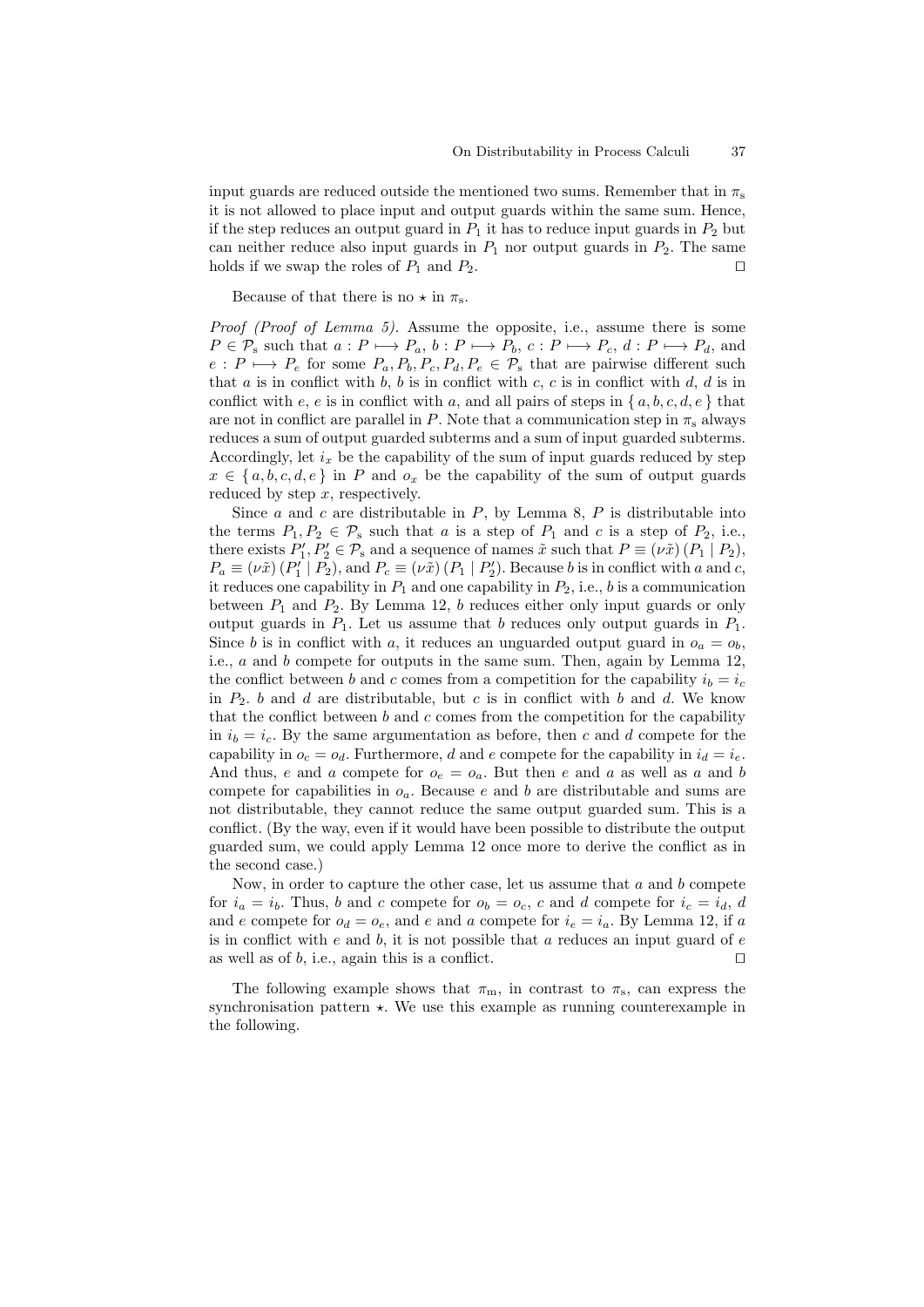Example 5 ( $\star$  in  $\pi_{\rm m}$ ). Consider a term  $S \in \mathcal{P}_{\rm m}$  such that

$$
S = \overline{a} + b.S_1 | \overline{b} + c.S_2 | \overline{c} + d.S_3 | \overline{d} + e.S_4 | \overline{e} + a.S_5
$$
 (E3)

for some  $S_1, \ldots, S_5 \in \{0, \checkmark\}$ . Then, S can perform the steps

Step a:  $S \rightarrow S_a$  with  $S_a = \overline{b} + c.S_2 | \overline{c} + d.S_3 | \overline{d} + e.S_4 | S_5$ Step b:  $S \mapsto S_b$  with  $S_b = S_1 | \overline{c} + d.S_3 | \overline{d} + e.S_4 | \overline{e} + a.S_5$ , Step c:  $S \mapsto S_c$  with  $S_c = \overline{a} + b.S_1 | S_2 | \overline{d} + e.S_4 | \overline{e} + a.S_5$ , Step d:  $S \longmapsto S_d$  with  $S_d = \overline{a} + b.S_1 \mid b + c.S_2 \mid S_3 \mid \overline{e} + a.S_5$ , and Step  $e: S \longrightarrow S_e$  with  $S_e = \overline{a} + b.S_1 | b + c.S_2 | \overline{c} + d.S_3 | S_4$ .

By Definition 8, S is a non-local  $\star$ .

Unfortunately, the same cyclic dependencies between the conflicts in  $\star$  that are used in the proof of Lemma 5 prevent us from initialising  $S_1, \ldots, S_5$  such that  $S_x \Downarrow_{\mathcal{N}}$  and  $S_y \Downarrow_{\mathcal{N}}$  for each pair of conflicting steps x and y. Note that in the proof of Lemma 4 we use the properties  $S_a \Downarrow_{\checkmark}$ ,  $S_b \Downarrow_{\checkmark}$ , and  $S_c \Downarrow_{\checkmark}$  to ensure that the conflict of b with a and c has to be translated into a conflict of  $B: \llbracket S \rrbracket \Longrightarrow$  $T_b \times \llbracket S_b \rrbracket$  with  $A : \llbracket S \rrbracket \Longrightarrow T_a \times \llbracket S_a \rrbracket$  and  $C : \llbracket S \rrbracket \Longrightarrow T_c \times \llbracket S_c \rrbracket$ . Here, we use compositionality and the fact that initialising  $S_i$  for  $1 \leq i \leq 5$  by either  $\checkmark$  or 0 has no consequence on the surrounding contexts in the encoding, to show that the encoding has to preserve also the conflicts in E3.

**Lemma 13.** Any good and distributability-preserving encoding  $\llbracket \cdot \rrbracket$  from  $\pi_{\rm m}$ into  $\pi_s$  has to translate the conflicts in S given by E3 into conflicts of the corresponding emulations.

Proof. By operational completeness (Definition 16), all five steps of S have to be emulated in  $\llbracket S \rrbracket$ , i.e., there exists  $T_a, T_b, T_c, T_d, T_e \in \mathcal{P}_s$  such that  $\llbracket S \rrbracket \Longrightarrow$  $T_x \approx \llbracket S_x \rrbracket$  for all  $x \in \{a, b, c, d, e\}$ . Because  $\llbracket \cdot \rrbracket$  preserves distributability, for each pair of steps x and y that are parallel in S, the emulations  $X : \llbracket S \rrbracket \Longrightarrow T_x$ and  $Y : \llbracket S \rrbracket \Longrightarrow T_y$  such that  $T_x \asymp \llbracket S_x \rrbracket$  and  $T_y \asymp \llbracket S_y \rrbracket$  are distributable. Note that  $X$  and  $Y$  refer to the upper case variants of  $x$  and  $y$ , respectively.

In Example 5 we do not initialise  $S_1, \ldots, S_5$ . Now, we consider all variants of S, where  $S_1, \ldots, S_5 \in \{0, \checkmark\}$ , i.e., each of these terms is either chosen to be empty or to present an unguarded occurrence of success. Since  $n(\checkmark) = n(0) = \emptyset$ and because of compositionality (Definition 15), the encodings of these variants of S differ only by the encodings of  $S_1, \ldots, S_5$ . The remaining operators and, hence, the remaining term has to be translated in exactly the same way. Accordingly, the encoding of a term  $S_1, \ldots, S_n$  cannot influence the emulation of the steps of S.

Thus, for each triple of steps  $x, y, z \in \{a, b, c, d, e\}$  in S such that y is in conflict with x and z but x and z are parallel, we can choose  $S_{f(x)} = \sqrt{S_{f(z)}}$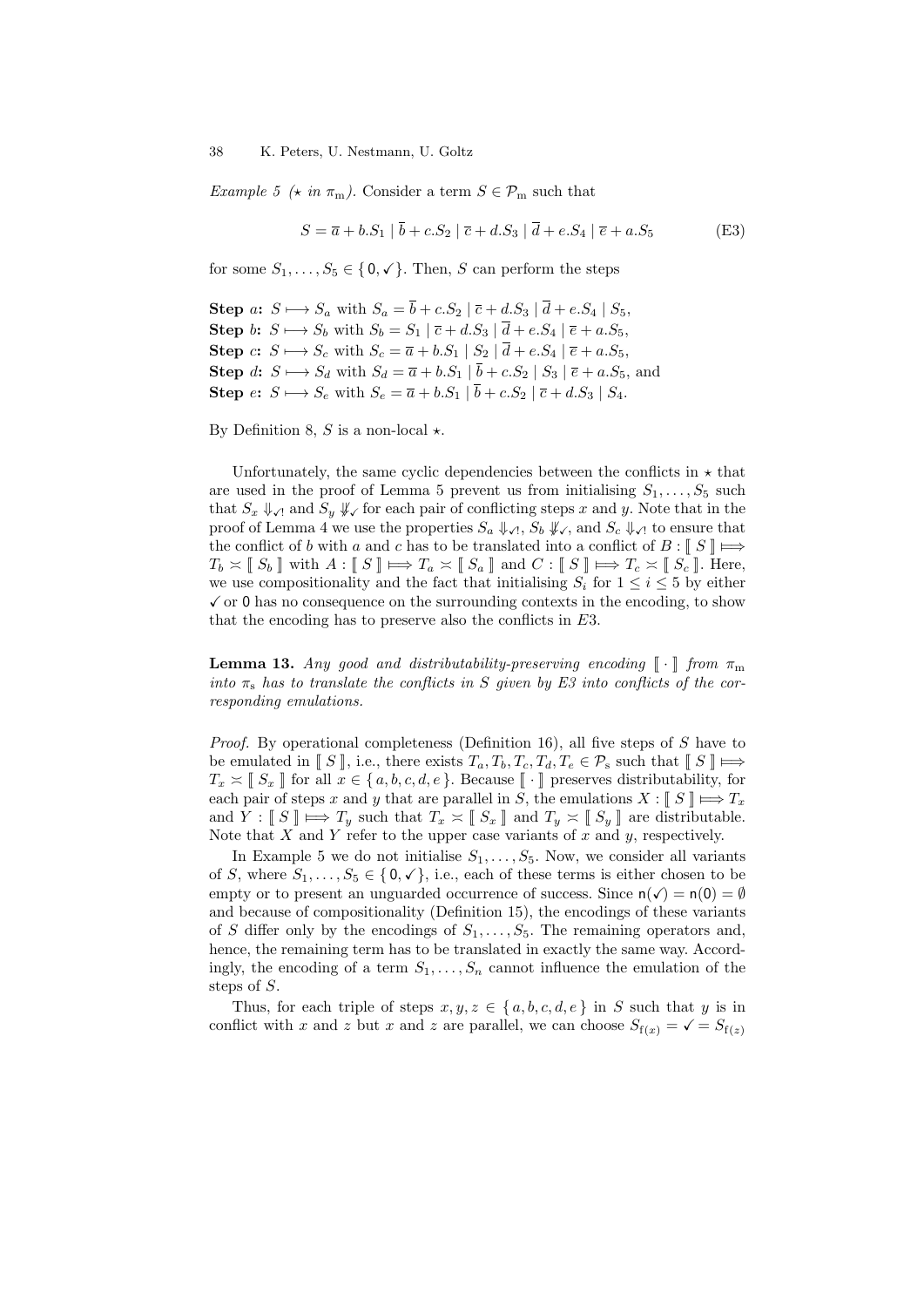and initialise all other terms in  $\{S_1, \ldots, S_5\}$  by 0, where

$$
{\bf f}\left(x\right) = \begin{cases} 1, & \text{if } x = b \\ 2, & \text{if } x = c \\ 3, & \text{if } x = d \\ 4, & \text{if } x = e \\ 5, & \text{if } x = a \end{cases}
$$

for all  $u \in \{a, b, c, d, e\}$ , such that  $S_{f(x)} \Downarrow_{\mathcal{N}}$  and  $S_{f(z)} \Downarrow_{\mathcal{N}}$  but  $S_{f(y)} \Downarrow_{\mathcal{N}}$ . Then, also  $S_x \Vdash_{\mathcal{A}}$  and  $S_z \Vdash_{\mathcal{A}}$  but  $S_y \Vdash_{\mathcal{A}}$ . Now we can proceed as in the proof of Lemma 4. Because S has no infinite execution and  $\llbracket \cdot \rrbracket$  reflects divergence,  $\llbracket S \rrbracket$ has no infinite execution. By success sensitiveness, Lemma 6 and 7, and because  $\leq$  is success respecting, we have  $T_x \Downarrow \hspace{-.05cm} \downarrow$ ,  $T_y \Downarrow \hspace{-.05cm} \downarrow$ ,  $T_z \Downarrow \hspace{-.05cm} \downarrow$ , and  $T_x \not\preceq T_y \not\preceq T_z$ . We conclude that, for all  $T_x, T_y, T_z \in \mathcal{P}_J$  such that  $T_x \approx \llbracket S_x \rrbracket$ ,  $T_y \approx \llbracket S_y \rrbracket$ , and  $T_z \approx \llbracket S_z \rrbracket$  and for all sequences  $X : \llbracket S \rrbracket \Longleftrightarrow T_x, Y : \llbracket S \rrbracket \Longleftrightarrow T_y$ , and  $Z : \llbracket S \rrbracket \Longleftrightarrow T_z$ , there is a conflict between a step of X and a step of Y, and there is a conflict between a step of Y and a step of Z. there is a conflict between a step of  $Y$  and a step of  $Z$ .

Similar to Section 4.2, we show that each good encoding of the counterexample requires that a conflict has to be distributed.

**Lemma 14.** Any good and distributability-preserving encoding  $\llbracket \cdot \rrbracket$  from  $\pi_m$ into  $\pi_s$  has to split up a least one of the conflicts in S given by E3 such that there exists a maximal execution in  $\llbracket S \rrbracket$  that emulates only one source term step.

Proof. By operational completeness (Definition 16), all five steps of S have to be emulated in  $\llbracket S \rrbracket$ , i.e., there exists  $T_a, T_b, T_c, T_d, T_e \in \mathcal{P}_s$  such that  $X : \llbracket S \rrbracket \Longrightarrow$  $T_x \approx \llbracket S_x \rrbracket$  for all  $x \in \{a, b, c, d, e\}$ , where X is the upper case variant of x. By Lemma 13, for all  $T_a, T_b, T_c, T_d, T_e \in \mathcal{P}_s$  and all  $x \in \{a, b, c, d, e\}$  such that  $T_x \approx \llbracket S_x \rrbracket$ , there is a conflict between a step of the following pairs of emulations:  $A$  and  $B$ ,  $B$  and  $C$ ,  $C$  and  $D$ ,  $D$  and  $E$ , and  $E$  and  $A$ .

Since  $\lceil \cdot \rceil$  preserves distributability (Definition 4) and by Lemma 4, each pair of distributable steps in  $S$  has to be translated into emulations that are distributable within  $\llbracket S \rrbracket$ . Let  $X, Y, Z \in \{A, B, C, D, E\}$  be such that X and Z are distributable within  $\llbracket S \rrbracket$  but Y is in conflict with X as well as Z. By Lemma 8, this implies that  $\llbracket S \rrbracket$  is distributable into  $T_1, T_1 \in \mathcal{P}_s$  such that X is an execution of  $T_1$  and Z is an execution of  $T_2$ . Since Y is in conflict with X and Z and because all three emulations are executions of  $\llbracket S \rrbracket$ , there is one step of Y that is in conflict with one step of X and there is one (possibly the same) step of  $Y$  that is in conflict with one step of  $Z$ . Moreover, since  $X$  and  $Z$  are distributable, if a single step of Y is in conflict with X as well as Z then this step is a communication between  $T_1$  and  $T_2$ .

Assume that for all such combinations  $X, Y$ , and  $Z$ , the conflicts between  $Y$ and X or  $Z$  are ruled out by a single step of  $Y$ , i.e., both conflicts are ruled out by a communication step between some capabilities of  $X$  and some capabilities of Z. By Lemma 12, then this step reduces only input guards in one of the executions  $X$  and  $Z$  and only output guards in the respective other, i.e.,  $X$  and  $Y$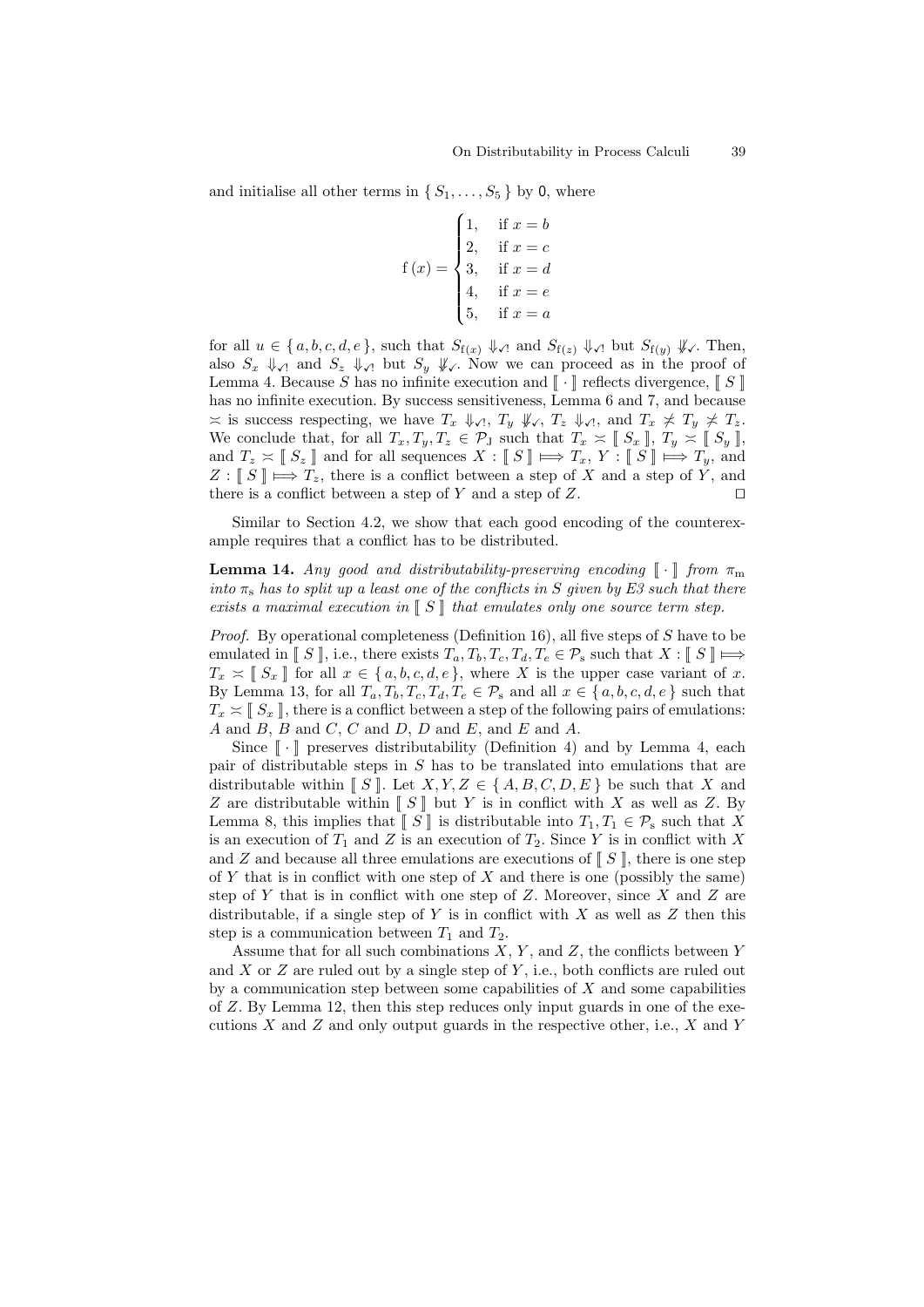compete either only for input or only for output guards and  $Y$  and  $Z$  compete for the respective other kind of guards. Without loss of generality let us assume that  $A$  and  $B$  compete for some output guards and, thus,  $B$  and  $C$  compete for some input guards,  $C$  and  $D$  compete for some output guards,  $D$  and  $E$  compete for some input guards,  $E$  and  $\tilde{A}$  compete for some output guards, and  $\tilde{A}$  and  $\tilde{B}$ compete for some input guards. This is a contradiction, because, by Lemma 12, A and B cannot compete for both input and output guards.

We conclude that there is at least one triple of emulations  $X, Y$ , and  $Z$  such that the conflict of Y with X and with  $Z$  results from two different steps in Y. Because  $X$  and  $Z$  are distributable, the reduction steps of  $X$  that leads to the conflicting step with  $Y$  and the reduction steps of  $Z$  that leads to the conflicting step with  $Y$  are distributable. We conclude, that there is at least one emulation of y, i.e., one execution  $Y : \llbracket S \rrbracket \Longrightarrow T_y \asymp \llbracket S_y \rrbracket$ , starting with two distributable executions such that one is (in its last step) in conflict with the emulation of  $x$  in  $X: \llbracket S \rrbracket \Longrightarrow T_x \asymp \llbracket S_x \rrbracket$  and the other one is in conflict with the emulation of z in  $Z: \llbracket S \rrbracket \Longrightarrow T_z \asymp \llbracket S_z \rrbracket$ . In particular this means that also the two steps of Y that are in conflict with a step in  $X$  and a step in  $Z$  are distributable. Hence, there is no possibility to ensure that these two conflicts are decided consistently, i.e., there is a maximal execution of  $\llbracket S \rrbracket$  that emulates X but neither Y nor Z.

In the set  $\{A, B, C, D, E\}$  there are—apart from X, Y, and Z—two remaining executions. One of them, say  $X'$ , is in conflict with X and the other one, say  $Z'$ , is in conflict with Z. Since X is emulated successfully,  $X'$  cannot be emulated. Moreover, note that Y and Z' are distributable. Thus, also  $Z'$  and the partial execution of  $Y$  that leads to the conflict with  $Z$  are distributable. Moreover, also the step of Y that already rules out  $Z$  cannot be in conflict with a step of  $Z'$ . Thus, although the successful completion of  $Z$  is already ruled out by the conflict with Y, there is some step of  $Z$  left, that is in conflict with one step in  $Z'$ . Hence, the conflict between Z and  $Z'$  cannot be ruled out by the partial execution described so fare that leads to the emulation of  $X$  but forbids to complete the emulations of  $X'$ ,  $Y$ , and  $Z$ . Thus, it cannot be avoided that  $Z$ wins this conflict, i.e., that also  $Z'$  cannot be completed. We conclude that there is a maximal execution of  $\llbracket S \rrbracket$  such that only one of the five source term steps of S is emulated. of  $S$  is emulated.

Since each maximal execution of E3 consists of exactly two distributable steps, Lemma 14 violates the requirements on a good encoding.

Proof (Proof of Theorem 2). Assume the opposite, i.e., there is a good and distributability-preserving encoding  $[\![\cdot]\!]$  from  $\pi_m$  into  $\pi_s$ , and, thus, also of  $S$ given by E3. Since S has no infinite execution and because  $\llbracket \cdot \rrbracket$  is divergence reflecting,  $\llbracket S \rrbracket$  has no infinite execution. By Lemma 14 there exists a maximal execution in  $\llbracket S \rrbracket$  in which only one source term step is emulated. Let us denote this step by  $x \in \{a, b, c, d, e\}$ . Hence,  $\llbracket S \rrbracket \implies T_x \implies T$  with  $T \mapsto$  for some  $T \in \mathcal{P}_s$ , because there is no infinite execution. Moreover, by operational soundness,  $T_x \approx T$ , because after the emulation of x no other step is emulated. Note that since we do not fix  $S_1, \ldots, S_5$  in Example 5 and by the argumentation